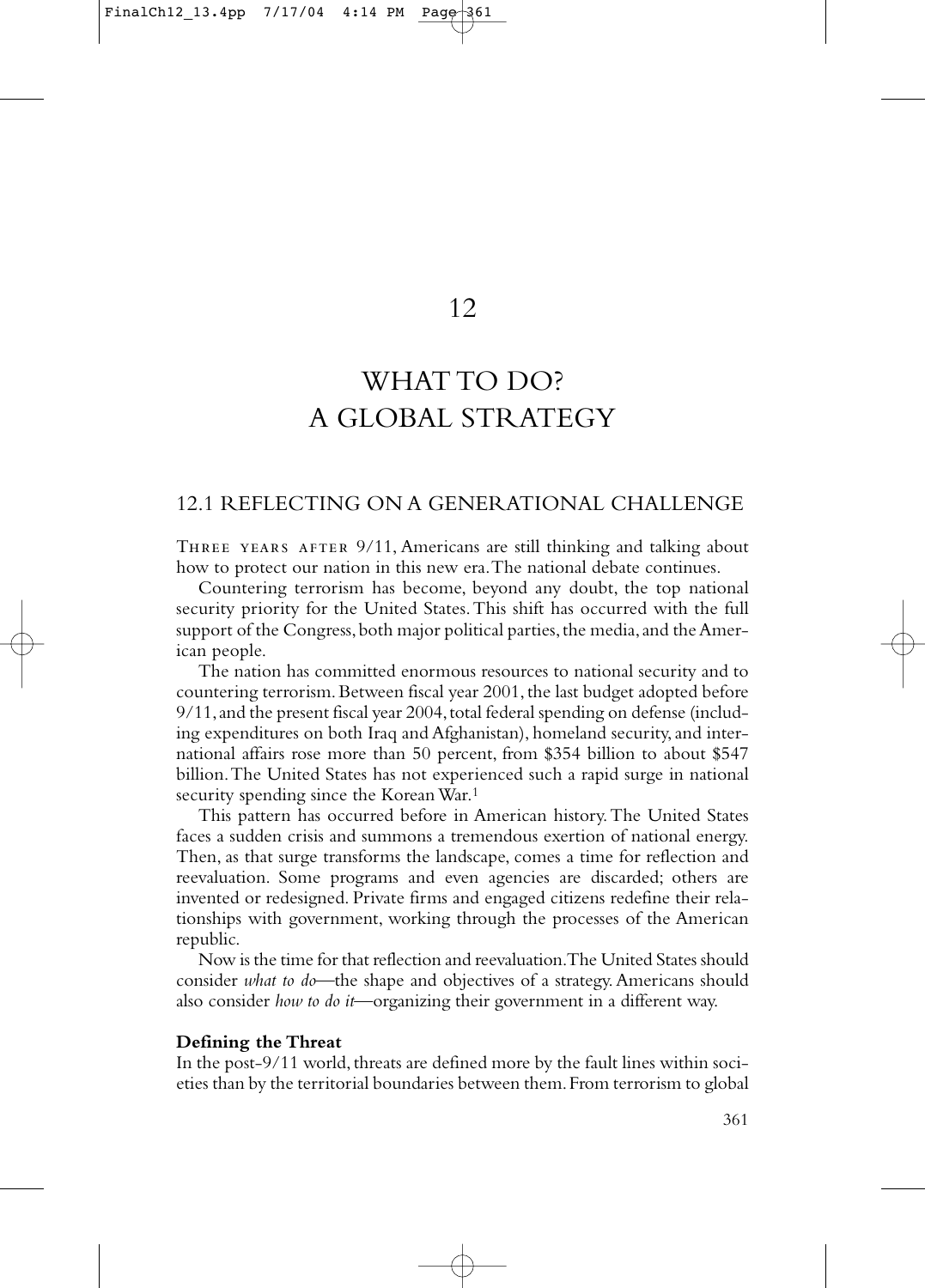disease or environmental degradation, the challenges have become transnational rather than international.That is the defining quality of world politics in the twenty-first century.

National security used to be considered by studying foreign frontiers, weighing opposing groups of states, and measuring industrial might. To be dangerous, an enemy had to muster large armies. Threats emerged slowly, often visibly, as weapons were forged, armies conscripted, and units trained and moved into place. Because large states were more powerful, they also had more to lose.They could be deterred.

Now threats can emerge quickly.An organization like al Qaeda, headquartered in a country on the other side of the earth, in a region so poor that electricity or telephones were scarce, could nonetheless scheme to wield weapons of unprecedented destructive power in the largest cities of the United States.

In this sense, 9/11 has taught us that terrorism against American interests "over there" should be regarded just as we regard terrorism against America "over here." In this same sense, the American homeland is the planet.

But the enemy is not just "terrorism," some generic evil.2 This vagueness blurs the strategy.The catastrophic threat at this moment in history is more specific. It is the threat posed by *Islamist* terrorism—especially the al Qaeda network, its affiliates, and its ideology.3

As we mentioned in chapter 2, Usama Bin Ladin and other Islamist terrorist leaders draw on a long tradition of extreme intolerance within one stream of Islam (a minority tradition), from at least Ibn Taimiyyah, through the founders of Wahhabism, through the Muslim Brotherhood, to Sayyid Qutb. That stream is motivated by religion and does not distinguish politics from religion, thus distorting both. It is further fed by grievances stressed by Bin Ladin and widely felt throughout the Muslim world—against the U.S. military presence in the Middle East, policies perceived as anti-Arab and anti-Muslim, and support of Israel. Bin Ladin and Islamist terrorists mean exactly what they say: to them America is the font of all evil, the "head of the snake," and it must be converted or destroyed.

It is not a position with which Americans can bargain or negotiate.With it there is no common ground—not even respect for life—on which to begin a dialogue. It can only be destroyed or utterly isolated.

Because the Muslim world has fallen behind the West politically, economically,and militarily for the past three centuries,and because few tolerant or secular Muslim democracies provide alternative models for the future, Bin Ladin's message finds receptive ears. It has attracted active support from thousands of disaffected young Muslims and resonates powerfully with a far larger number who do not actively support his methods.The resentment of America and the West is deep, even among leaders of relatively successful Muslim states.4

Tolerance, the rule of law, political and economic openness, the extension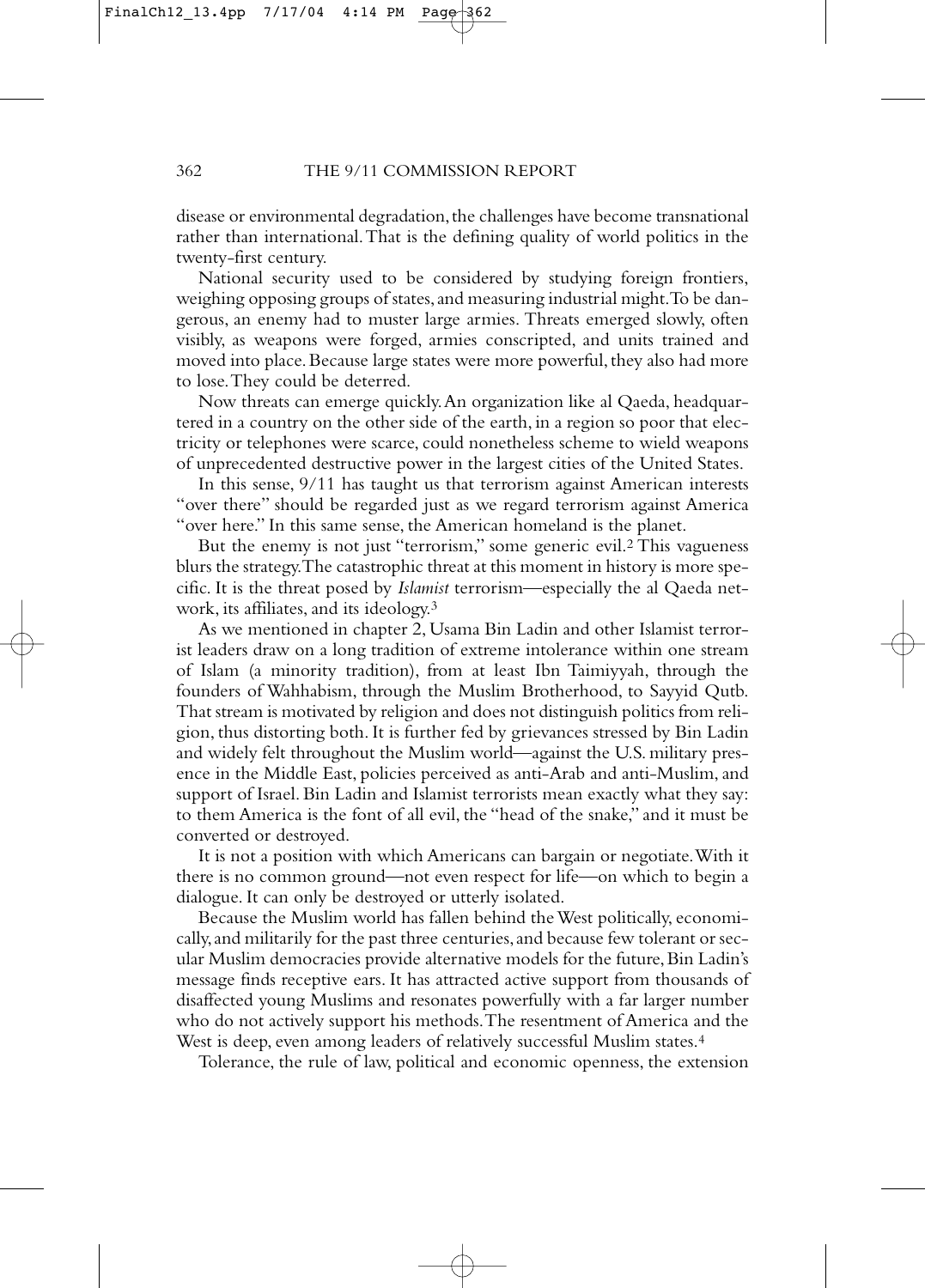of greater opportunities to women—these cures must come from within Muslim societies themselves.The United States must support such developments.

But this process is likely to be measured in decades, not years. It is a process that will be violently opposed by Islamist terrorist organizations, both inside Muslim countries and in attacks on the United States and other Western nations.The United States finds itself caught up in a clash *within* a civilization. That clash arises from particular conditions in the Muslim world, conditions that spill over into expatriate Muslim communities in non-Muslim countries.

Our enemy is twofold: al Qaeda, a stateless network of terrorists that struck us on 9/11; and a radical ideological movement in the Islamic world, inspired in part by al Qaeda, which has spawned terrorist groups and violence across the globe.The first enemy is weakened, but continues to pose a grave threat. The second enemy is gathering, and will menace Americans and American interests long after Usama Bin Ladin and his cohorts are killed or captured.Thus our strategy must match our means to two ends:dismantling the al Qaeda network and prevailing in the longer term over the ideology that gives rise to Islamist terrorism.

Islam is not the enemy. It is not synonymous with terror. Nor does Islam teach terror. America and its friends oppose a perversion of Islam, not the great world faith itself. Lives guided by religious faith, including literal beliefs in holy scriptures, are common to every religion, and represent no threat to us.

Other religions have experienced violent internal struggles.With so many diverse adherents, every major religion will spawn violent zealots.Yet understanding and tolerance among people of different faiths can and must prevail.

The present transnational danger is Islamist terrorism.What is needed is a broad political-military strategy that rests on a firm tripod of policies to

- attack terrorists and their organizations;
- prevent the continued growth of Islamist terrorism; and
- protect against and prepare for terrorist attacks.

#### **More Than a War on Terrorism**

Terrorism is a tactic used by individuals and organizations to kill and destroy. Our efforts should be directed at those individuals and organizations.

Calling this struggle a war accurately describes the use of American and allied armed forces to find and destroy terrorist groups and their allies in the field, notably in Afghanistan.The language of war also evokes the mobilization for a national effort.Yet the strategy should be balanced.

The first phase of our post-9/11 efforts rightly included military action to topple the Taliban and pursue al Qaeda.This work continues. But long-term success demands the use of all elements of national power: diplomacy, intelli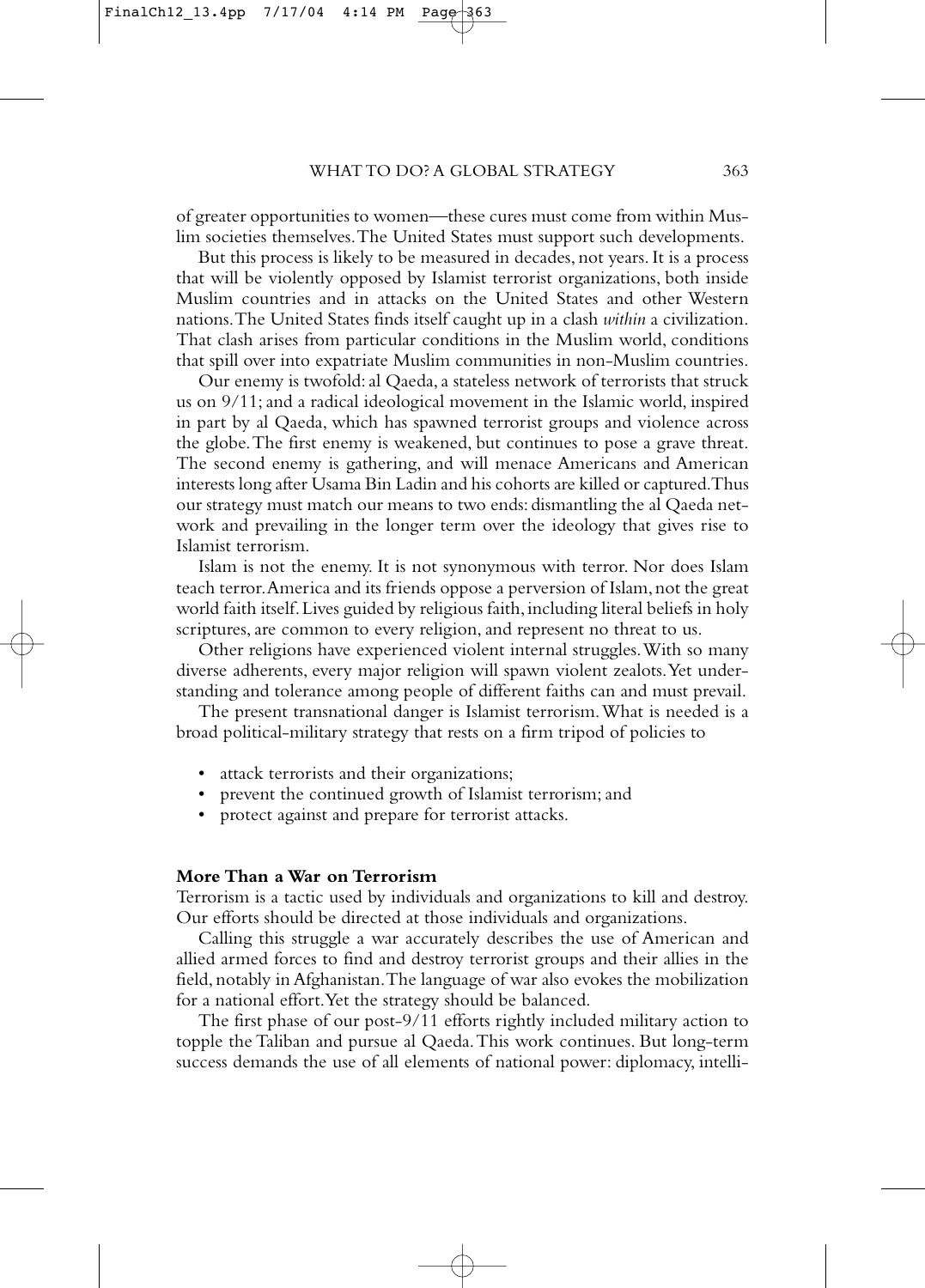gence, covert action, law enforcement, economic policy, foreign aid, public diplomacy, and homeland defense. If we favor one tool while neglecting others, we leave ourselves vulnerable and weaken our national effort.

Certainly the strategy should include offensive operations to counter terrorism.Terrorists should no longer find safe haven where their organizations can grow and flourish. America's strategy should be a coalition strategy, that includes Muslim nations as partners in its development and implementation.

Our effort should be accompanied by a preventive strategy that is as much, or more, political as it is military.The strategy must focus clearly on the Arab and Muslim world, in all its variety.

Our strategy should also include defenses.America can be attacked in many ways and has many vulnerabilities. No defenses are perfect. But risks must be calculated; hard choices must be made about allocating resources. Responsibilities for America's defense should be clearly defined. Planning does make a difference, identifying where a little money might have a large effect. Defenses also complicate the plans of attackers, increasing their risks of discovery and failure. Finally, the nation must prepare to deal with attacks that are not stopped.

## **Measuring Success**

What should Americans expect from their government in the struggle against Islamist terrorism? The goals seem unlimited:Defeat terrorism anywhere in the world. But Americans have also been told to expect the worst: An attack is probably coming; it may be terrible.

With such benchmarks, the justifications for action and spending seem limitless.Goals are good.Yet effective public policies also need concrete objectives. Agencies need to be able to measure success.

These measurements do not need to be quantitative: government cannot measure success in the ways that private firms can. But the targets should be specific enough so that reasonable observers—in the White House, the Congress, the media, or the general public—can judge whether or not the objectives have been attained.

Vague goals match an amorphous picture of the enemy. Al Qaeda and its affiliates are popularly described as being all over the world, adaptable, resilient, needing little higher-level organization, and capable of anything.The American people are thus given the picture of an omnipotent, unslayable hydra of destruction.This image lowers expectations for government effectiveness.

It should not lower them too far.Our report shows a determined and capable group of plotters.Yet the group was fragile, dependent on a few key personalities, and occasionally left vulnerable by the marginal, unstable people often attracted to such causes.The enemy made mistakes—like Khalid al Mihdhar's unauthorized departure from the United States that required him to enter the country again in July 2001, or the selection of Zacarias Moussaoui as a par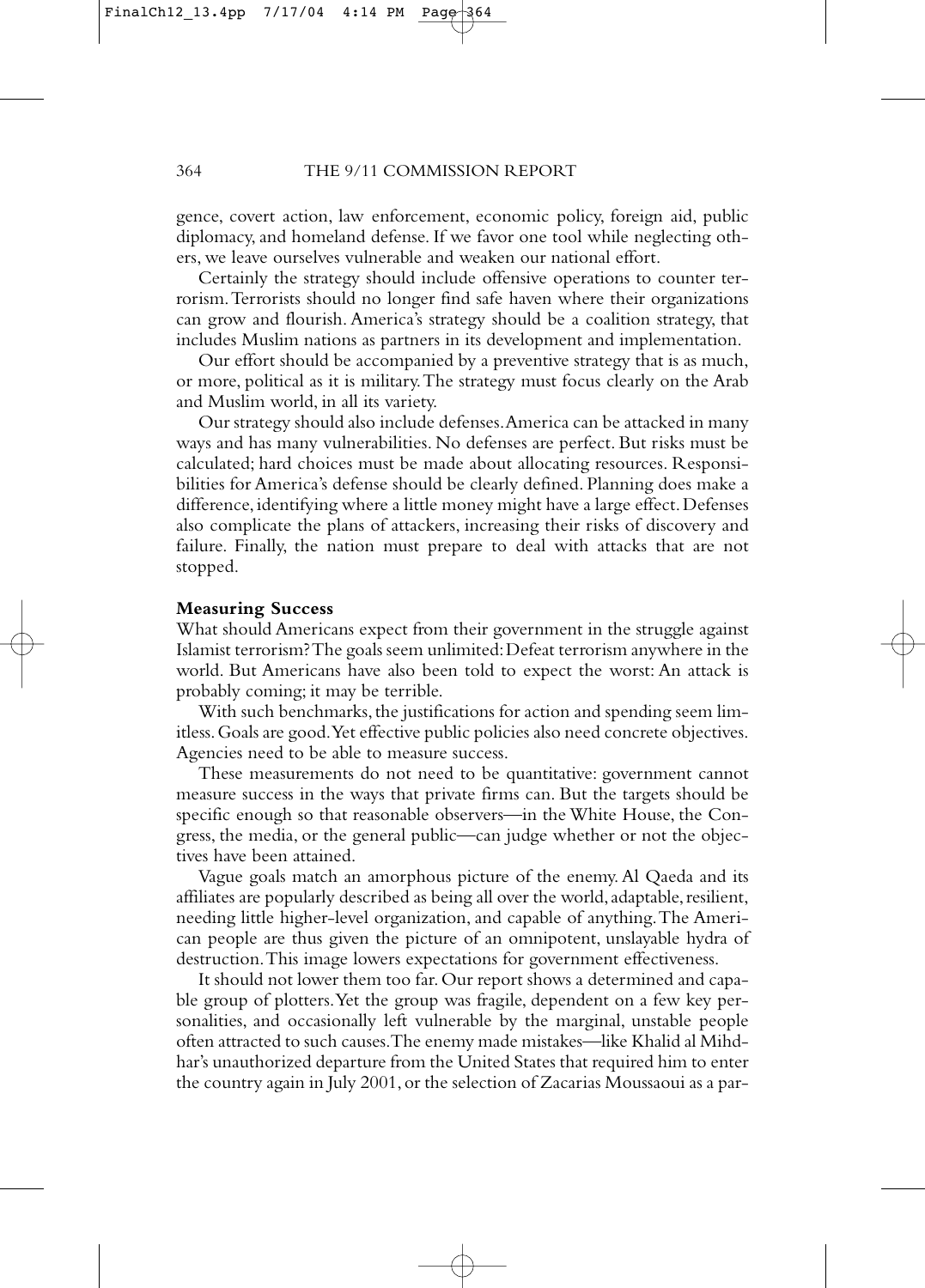ticipant and Ramzi Binalshibh's transfer of money to him.The U.S. government was not able to capitalize on those mistakes in time to prevent 9/11.

We do not believe it is possible to defeat all terrorist attacks against Americans, every time and everywhere.A president should tell the American people:

- No president can promise that a catastrophic attack like that of 9/11 will not happen again. History has shown that even the most vigilant and expert agencies cannot always prevent determined, suicidal attackers from reaching a target.
- But the American people are entitled to expect their government to do its very best.They should expect that officials will have realistic objectives, clear guidance, and effective organization.They are entitled to see some standards for performance so they can judge, with the help of their elected representatives, whether the objectives are being met.

# 12.2 ATTACK TERRORISTS AND THEIR ORGANIZATIONS

The U.S. government, joined by other governments around the world, is working through intelligence, law enforcement, military, financial, and diplomatic channels to identify, disrupt, capture, or kill individual terrorists. This effort was going on before 9/11 and it continues on a vastly enlarged scale. But to catch terrorists, a U.S. or foreign agency needs to be able to find and reach them.

# **No Sanctuaries**

The 9/11 attack was a complex international operation, the product of years of planning.Bombings like those in Bali in 2003 or Madrid in 2004,while able to take hundreds of lives, can be mounted locally.Their requirements are far more modest in size and complexity.They are more difficult to thwart.But the U.S. government must build the capacities to prevent a 9/11-scale plot from succeeding, and those capabilities will help greatly to cope with lesser but still devastating attacks.

A complex international terrorist operation aimed at launching a catastrophic attack cannot be mounted by just anyone in any place. Such operations appear to require

- time,space,and ability to perform competent planning and staff work;
- a command structure able to make necessary decisions and possessing the authority and contacts to assemble needed people, money, and materials;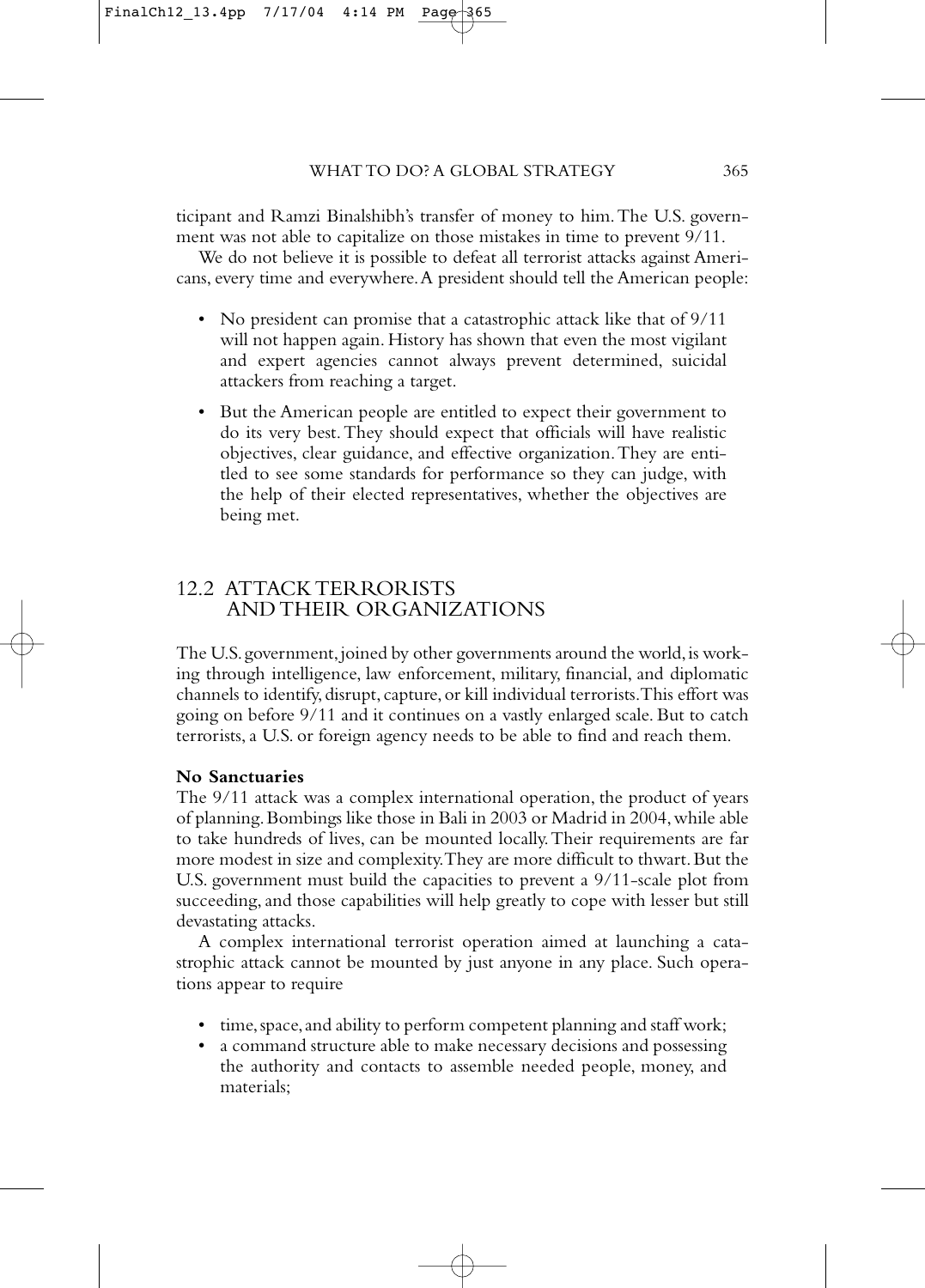- opportunity and space to recruit, train, and select operatives with the needed skills and dedication, providing the time and structure required to socialize them into the terrorist cause, judge their trustworthiness, and hone their skills;
- a logistics network able to securely manage the travel of operatives, move money, and transport resources (like explosives) where they need to go;
- access, in the case of certain weapons, to the special materials needed for a nuclear, chemical, radiological, or biological attack;
- reliable communications between coordinators and operatives; and
- opportunity to test the workability of the plan.

Many details in chapters 2, 5, and 7 illustrate the direct and indirect value of the Afghan sanctuary to al Qaeda in preparing the 9/11 attack and other operations.The organization cemented personal ties among veteran jihadists working together there for years. It had the operational space to gather and sift recruits, indoctrinating them in isolated, desert camps. It built up logistical networks, running through Pakistan and the United Arab Emirates.

Al Qaeda also exploited relatively lax internal security environments in Western countries, especially Germany. It considered the environment in the United States so hospitable that the 9/11 operatives used America as their staging area for further training and exercises—traveling into, out of, and around the country and complacently using their real names with little fear of capture.

To find sanctuary, terrorist organizations have fled to some of the least governed, most lawless places in the world.The intelligence community has prepared a world map that highlights possible terrorist havens, using no secret intelligence—just indicating areas that combine rugged terrain, weak governance, room to hide or receive supplies, and low population density with a town or city near enough to allow necessary interaction with the outside world.Large areas scattered around the world meet these criteria.5

In talking with American and foreign government officials and military officers on the front lines fighting terrorists today, we asked them: If you were a terrorist leader today, where would you locate your base? Some of the same places come up again and again on their lists:

- western Pakistan and the Pakistan-Afghanistan border region
- southern or western Afghanistan
- the Arabian Peninsula, especially Saudi Arabia and Yemen, and the nearby Horn of Africa, including Somalia and extending southwest into Kenya
- Southeast Asia,from Thailand to the southern Philippines to Indonesia
- West Africa, including Nigeria and Mali
- European cities with expatriate Muslim communities, especially cities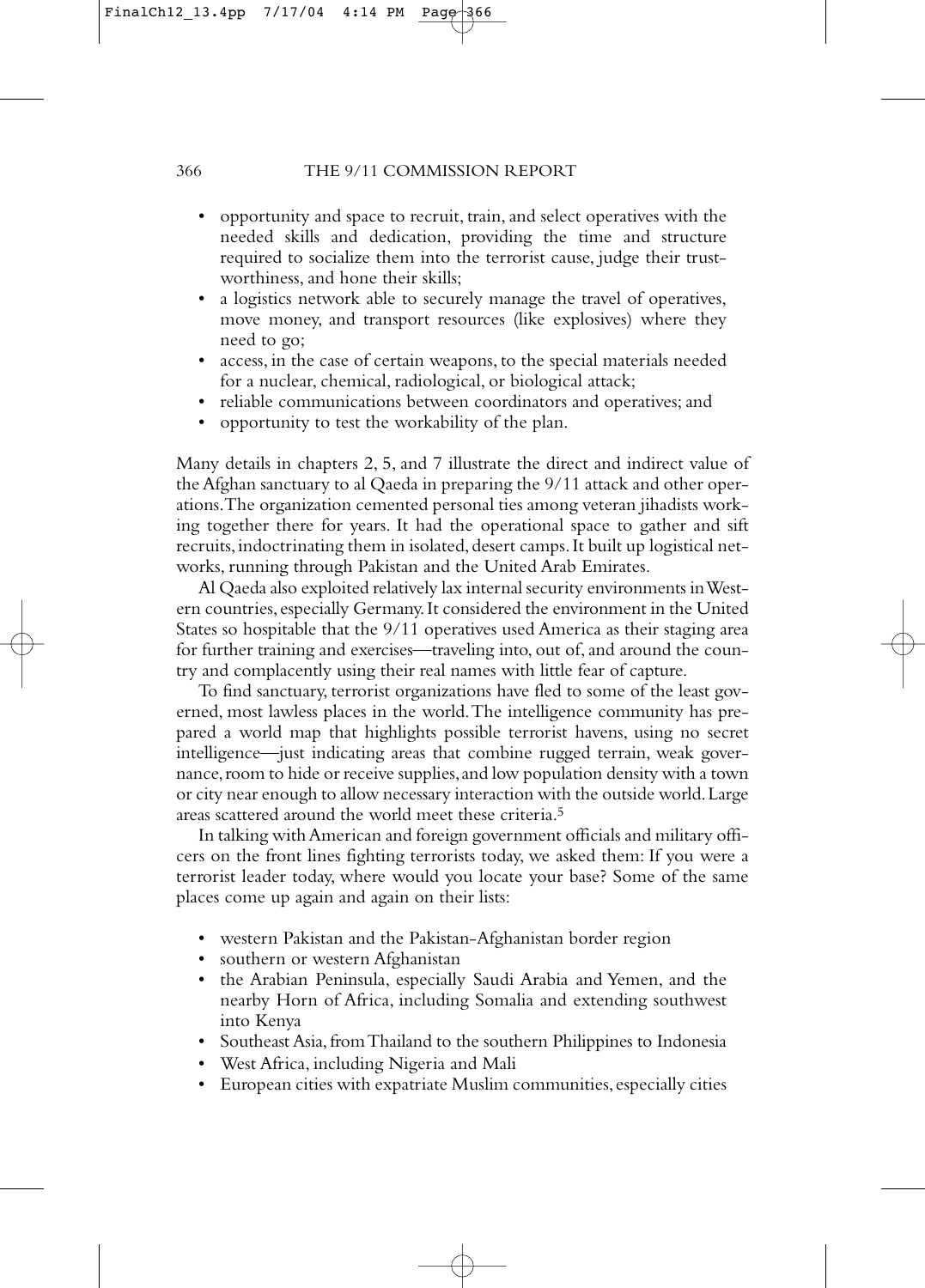in central and eastern Europe where security forces and border controls are less effective

In the twentieth century, strategists focused on the world's great industrial heartlands. In the twenty-first, the focus is in the opposite direction, toward remote regions and failing states.The United States has had to find ways to extend its reach, straining the limits of its influence.

Every policy decision we make needs to be seen through this lens. If, for example, Iraq becomes a failed state, it will go to the top of the list of places that are breeding grounds for attacks against Americans at home. Similarly, if we are paying insufficient attention to Afghanistan, the rule of the Taliban or warlords and narcotraffickers may reemerge and its countryside could once again offer refuge to al Qaeda, or its successor.

# **Recommendation:The U.S. government must identify and prioritize actual or potential terrorist sanctuaries. For each, it should have a realistic strategy to keep possible terrorists insecure and on the run, using all elements of national power.We should reach out, listen to, and work with other countries that can help.**

We offer three illustrations that are particularly applicable today, in 2004: Pakistan,Afghanistan, and Saudi Arabia.

#### **Pakistan**

Pakistan's endemic poverty, widespread corruption, and often ineffective government create opportunities for Islamist recruitment.Poor education is a particular concern. Millions of families, especially those with little money, send their children to religious schools, or madrassahs. Many of these schools are the only opportunity available for an education, but some have been used as incubators for violent extremism.According to Karachi's police commander, there are 859 madrassahs teaching more than 200,000 youngsters in his city alone.6

It is hard to overstate the importance of Pakistan in the struggle against Islamist terrorism. Within Pakistan's borders are 150 million Muslims, scores of al Qaeda terrorists, many Taliban fighters, and—perhaps—Usama Bin Ladin. Pakistan possesses nuclear weapons and has come frighteningly close to war with nuclear-armed India over the disputed territory of Kashmir. A political battle among anti-American Islamic fundamentalists, the Pakistani military, and more moderate mainstream political forces has already spilled over into violence, and there have been repeated recent attempts to kill Pakistan's president, Pervez Musharraf.

In recent years, the United States has had three basic problems in its relationship with Pakistan: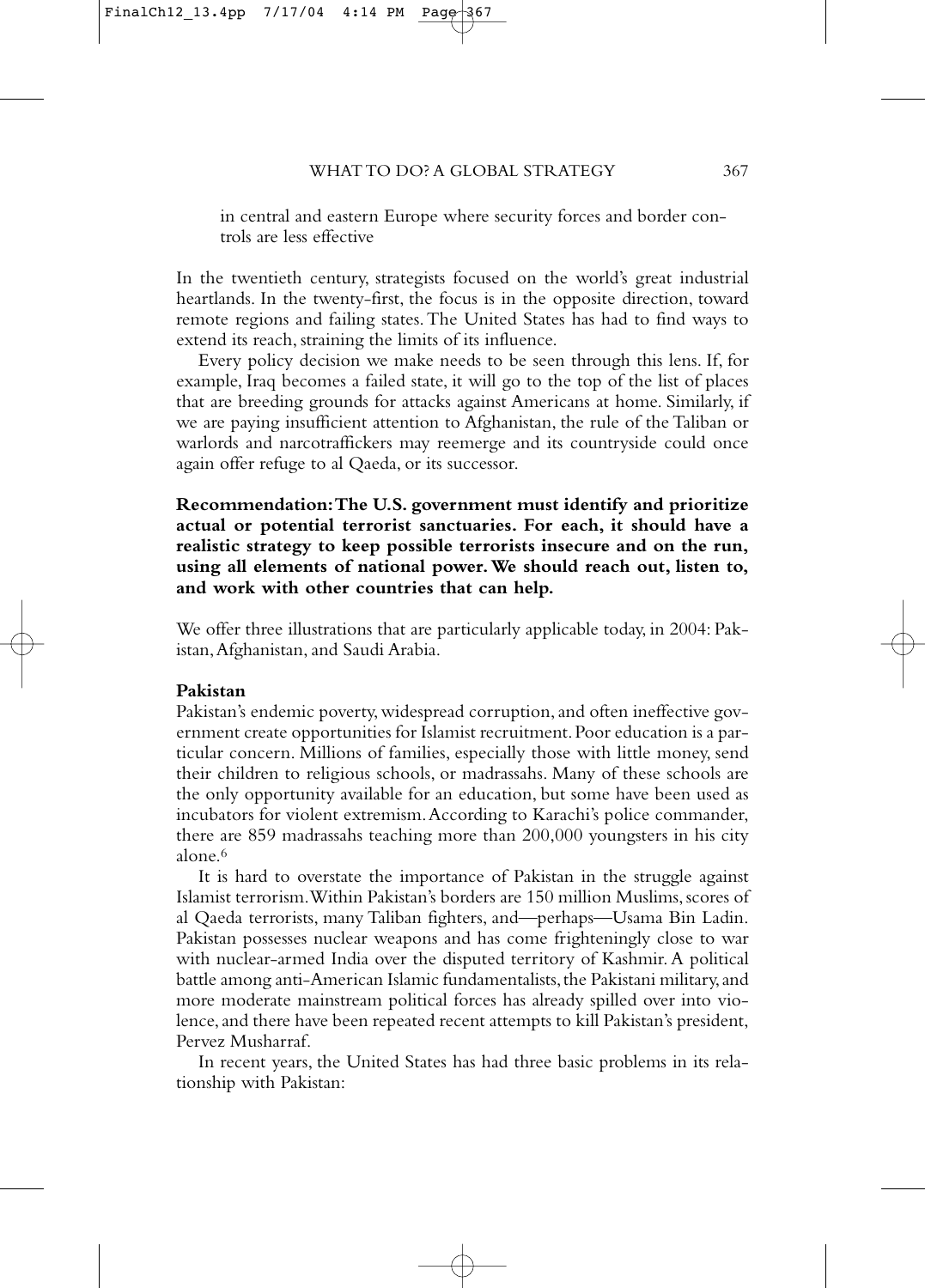- On terrorism,Pakistan helped nurture the Taliban.The Pakistani army and intelligence services, especially below the top ranks, have long been ambivalent about confronting Islamist extremists. Many in the government have sympathized with or provided support to the extremists.Musharraf agreed that Bin Ladin was bad.But before 9/11, preserving good relations with the Taliban took precedence.
- On proliferation, Musharraf has repeatedly said that Pakistan does not barter with its nuclear technology. But proliferation concerns have been long-standing and very serious. Most recently, the Pakistani government has claimed not to have known that one of its nuclear weapons developers, a national figure, was leading the most dangerous nuclear smuggling ring ever disclosed.
- Finally, Pakistan has made little progress toward the return of democratic rule at the national level, although that turbulent process does continue to function at the provincial level and the Pakistani press remains relatively free.

Immediately after 9/11, confronted by the United States with a stark choice, Pakistan made a strategic decision. Its government stood aside and allowed the U.S.-led coalition to destroy the Taliban regime. In other ways, Pakistan actively assisted: its authorities arrested more than 500 al Qaeda operatives and Taliban members, and Pakistani forces played a leading part in tracking down KSM, Abu Zubaydah, and other key al Qaeda figures.7

In the following two years, the Pakistani government tried to walk the fence, helping against al Qaeda while seeking to avoid a larger confrontation with Taliban remnants and other Islamic extremists.When al Qaeda and its Pakistani allies repeatedly tried to assassinate Musharraf, almost succeeding, the battle came home.

The country's vast unpoliced regions make Pakistan attractive to extremists seeking refuge and recruits and also provide a base for operations against coalition forces in Afghanistan. Almost all the 9/11 attackers traveled the northsouth nexus of Kandahar–Quetta–Karachi.The Baluchistan region of Pakistan (KSM's ethnic home) and the sprawling city of Karachi remain centers of Islamist extremism where the U.S.and Pakistani security and intelligence presence has been weak. The U.S. consulate in Karachi is a makeshift fortress, reflecting the gravity of the surrounding threat.8

During the winter of 2003–2004, Musharraf made another strategic decision. He ordered the Pakistani army into the frontier provinces of northwest Pakistan along the Afghan border,where Bin Ladin and Ayman al Zawahiri have reportedly taken refuge.The army is confronting groups of al Qaeda fighters and their local allies in very difficult terrain. On the other side of the frontier, U.S. forces in Afghanistan have found it challenging to organize effective joint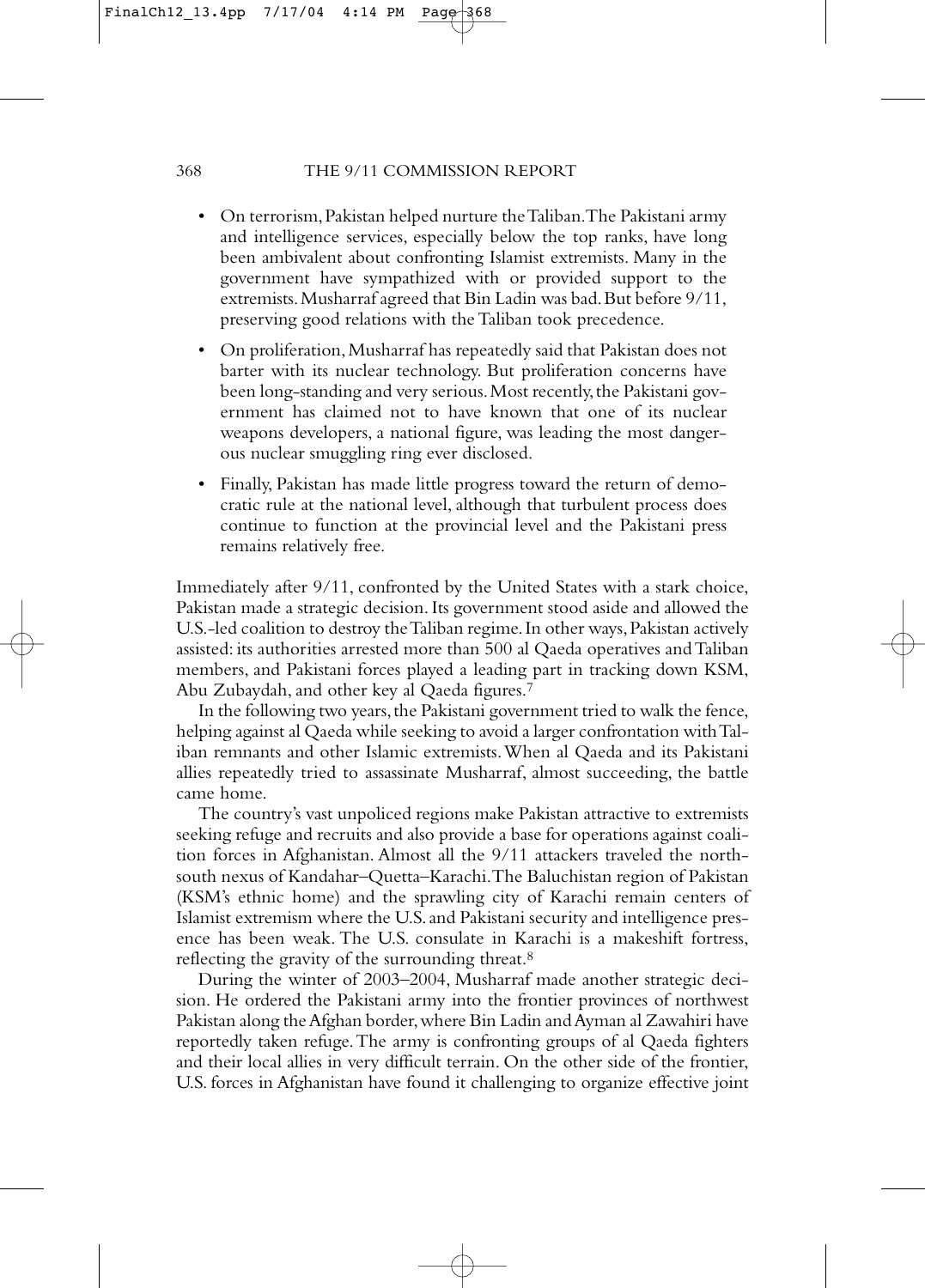operations, given Pakistan's limited capabilities and reluctance to permit U.S. military operations on its soil.Yet in 2004, it is clear that the Pakistani government is trying harder than ever before in the battle against Islamist terrorists.<sup>9</sup>

Acknowledging these problems and Musharraf's own part in the story, we believe that Musharraf's government represents the best hope for stability in Pakistan and Afghanistan.

- In an extraordinary public essay asking how Muslims can "drag ourselves out of the pit we find ourselves in, to raise ourselves up," Musharraf has called for a strategy of "enlightened moderation."The Muslim world, he said, should shun militancy and extremism; the West—and the United States in particular—should seek to resolve disputes with justice and help better the Muslim world.10
- Having come close to war in 2002 and 2003, Pakistan and India have recently made significant progress in peacefully discussing their longstanding differences.The United States has been and should remain a key supporter of that process.
- The constant refrain of Pakistanis is that the United States long treated them as allies of convenience.As the United States makes fresh commitments now, it should make promises it is prepared to keep, for years to come.

**Recommendation:If Musharraf stands for enlightened moderation in a fight for his life and for the life of his country, the United States should be willing to make hard choices too, and make the difficult long-term commitment to the future of Pakistan.Sustaining the current scale of aid to Pakistan, the United States should support Pakistan's government in its struggle against extremists with a comprehensive effort that extends from military aid to support for better education,so long as Pakistan's leaders remain willing to make difficult choices of their own.**

## **Afghanistan**

Afghanistan was the incubator for al Qaeda and for the 9/11 attacks.In the fall of 2001, the U.S.-led international coalition and its Afghan allies toppled the Taliban and ended the regime's protection of al Qaeda. Notable progress has been made. International cooperation has been strong, with a clear UN mandate and a NATO-led peacekeeping force (the International Security Assistance Force, or ISAF). More than 10,000 American soldiers are deployed today in Afghanistan, joined by soldiers from NATO allies and Muslim states.A central government has been established in Kabul,with a democratic constitution, new currency, and a new army. Most Afghans enjoy greater freedom, women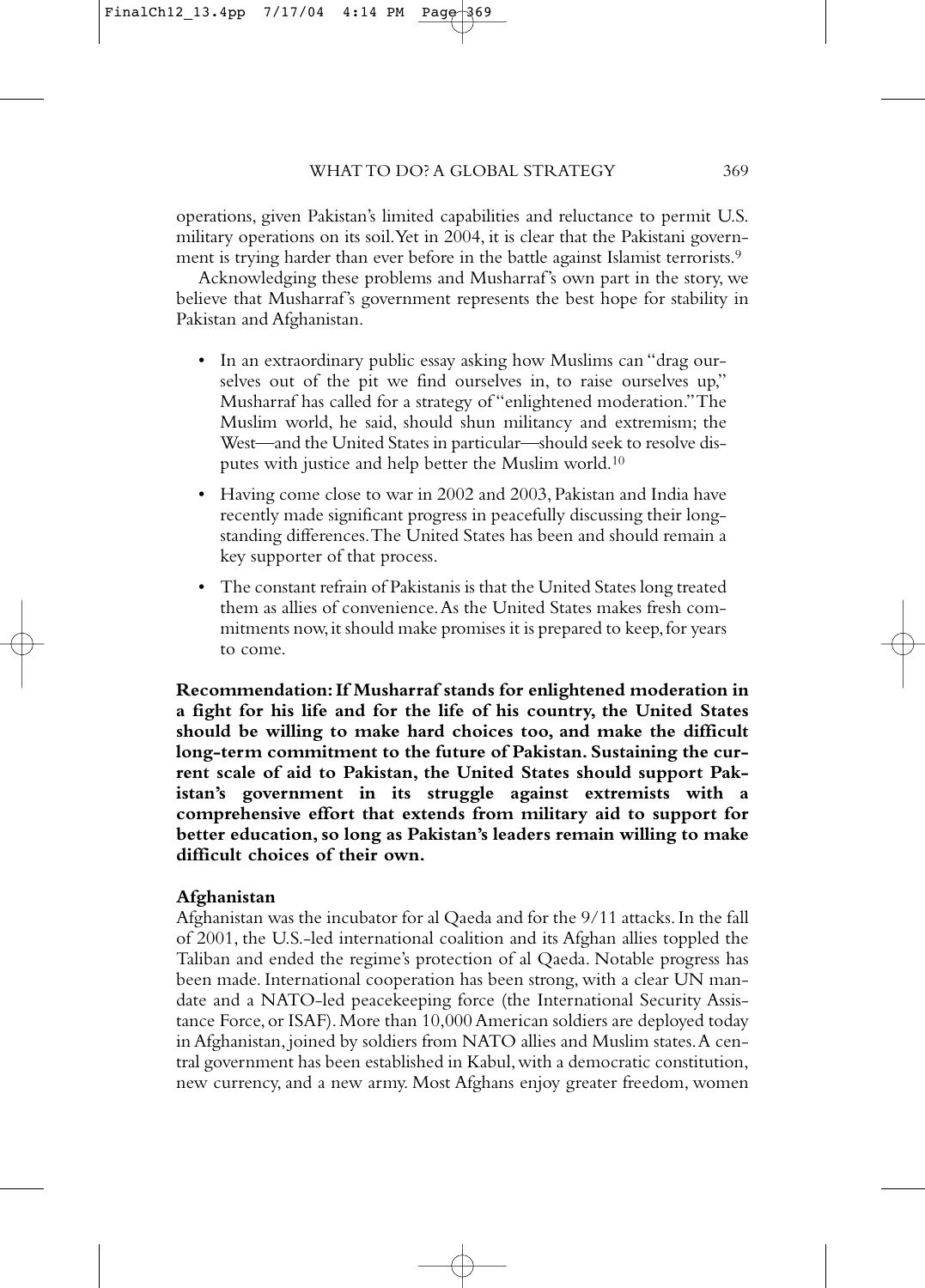and girls are emerging from subjugation, and 3 million children have returned to school. For the first time in many years, Afghans have reason to hope.<sup>11</sup>

But grave challenges remain.Taliban and al Qaeda fighters have regrouped in the south and southeast. Warlords control much of the country beyond Kabul,and the land is awash in weapons.Economic development remains a distant hope.The narcotics trade—long a massive sector of the Afghan economy is again booming. Even the most hardened aid workers refuse to operate in many regions, and some warn that Afghanistan is near the brink of chaos.12

Battered Afghanistan has a chance. Elections are being prepared. It is revealing that in June 2004,Taliban fighters resorted to slaughtering 16 Afghans on a bus, apparently for no reason other than their boldness in carrying an unprecedented Afghan weapon: a voter registration card.

Afghanistan's president, Hamid Karzai, is brave and committed. He is trying to build genuinely national institutions that can overcome the tradition of allocating powers among ethnic communities.Yet even if his efforts are successful and elections bring a democratic government to Afghanistan, the United States faces some difficult choices.

After paying relatively little attention to rebuilding Afghanistan during the military campaign, U.S. policies changed noticeably during 2003. Greater consideration of the political dimension and congressional support for a substantial package of assistance signaled a longer-term commitment to Afghanistan's future. One Afghan regional official plaintively told us the country finally has a good government. He begged the United States to keep its promise and not abandon Afghanistan again, as it had in the 1990s. Another Afghan leader noted that if the United States leaves,"we will lose all that we have gained."13

Most difficult is to define the security mission in Afghanistan.There is continuing political controversy about whether military operations in Iraq have had any effect on the scale of America's commitment to the future of Afghanistan.The United States has largely stayed out of the central government's struggles with dissident warlords and it has largely avoided confronting the related problem of narcotrafficking.14

**Recommendation:The President and the Congress deserve praise for their efforts in Afghanistan so far. Now the United States and the international community should make a long-term commitment to a secure and stable Afghanistan, in order to give the government a reasonable opportunity to improve the life of the Afghan people. Afghanistan must not again become a sanctuary for international crime and terrorism.The United States and the international community should help the Afghan government extend its authority over the country, with a strategy and nation-by-nation commitments to achieve their objectives.**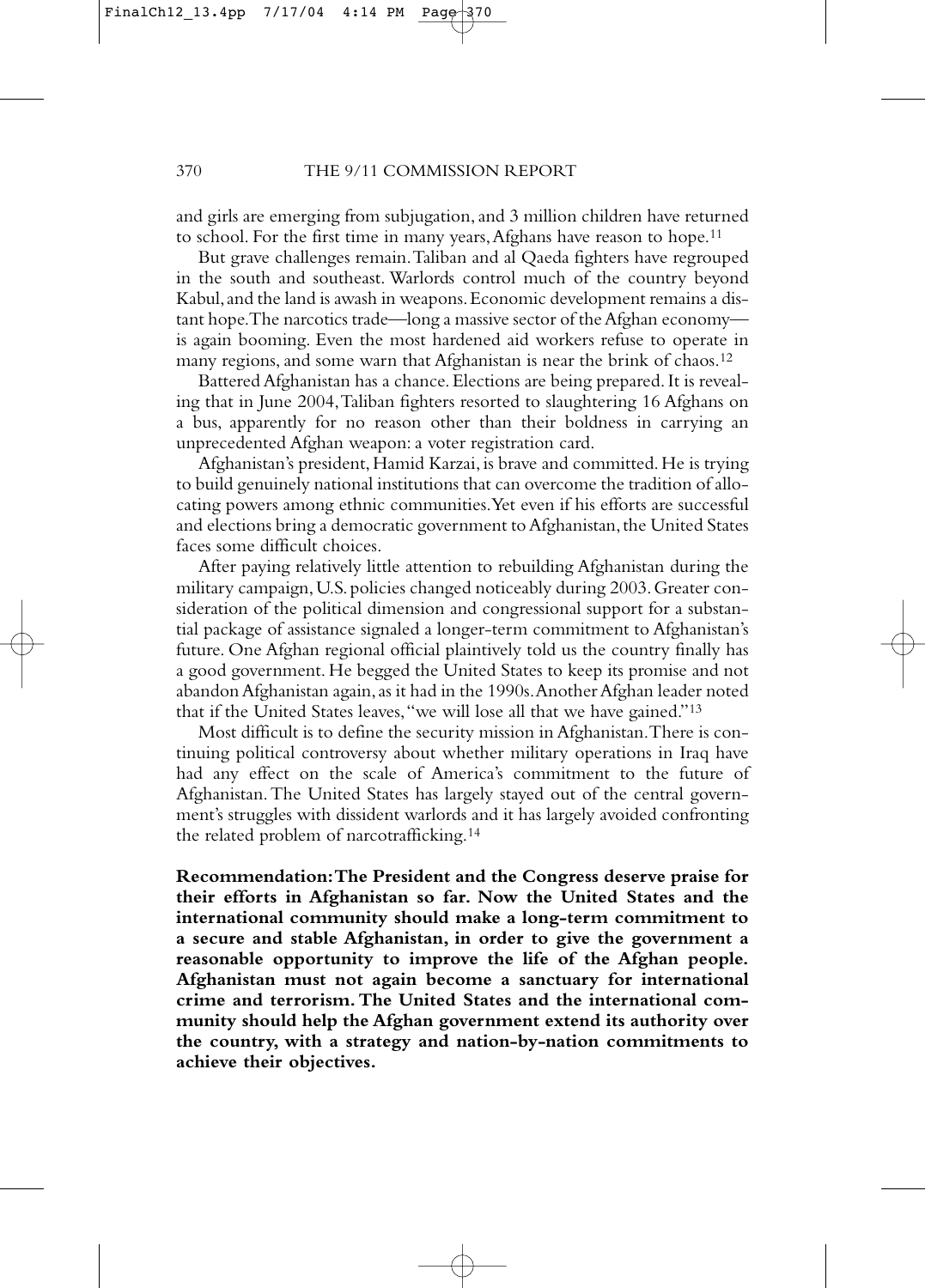- This is an ambitious recommendation. It would mean a redoubled effort to secure the country,disarm militias,and curtail the age of warlord rule. But the United States and NATO have already committed themselves to the future of this region—wisely, as the 9/11 story shows—and failed half-measures could be worse than useless.
- NATO in particular has made Afghanistan a test of the Alliance's ability to adapt to current security challenges of the future. NATO must pass this test. Currently, the United States and the international community envision enough support so that the central government can build a truly national army and extend essential infrastructure and minimum public services to major towns and regions.The effort relies in part on foreign civil-military teams, arranged under various national flags. The institutional commitments of NATO and the United Nations to these enterprises are weak. NATO member states are not following through; some of the other states around the world that have pledged assistance to Afghanistan are not fulfilling their pledges.
- The U.S. presence in Afghanistan is overwhelmingly oriented toward military and security work.The State Department presence is woefully understaffed, and the military mission is narrowly focused on al Qaeda and Taliban remnants in the south and southeast.The U.S.government can do its part if the international community decides on a joint effort to restore the rule of law and contain rampant crime and narcotics trafficking in this crossroads of Central Asia.15

We heard again and again that the money for assistance is allocated so rigidly that,on the ground,one U.S.agency often cannot improvise or pitch in to help another agency, even in small ways when a few thousand dollars could make a great difference.

The U.S. government should allocate money so that lower-level officials have more flexibility to get the job done across agency lines, adjusting to the circumstances they find in the field.This should include discretionary funds for expenditures by military units that often encounter opportunities to help the local population.

## **Saudi Arabia**

Saudi Arabia has been a problematic ally in combating Islamic extremism.At the level of high policy,Saudi Arabia's leaders cooperated with American diplomatic initiatives aimed at the Taliban or Pakistan before 9/11. At the same time, Saudi Arabia's society was a place where al Qaeda raised money directly from individuals and through charities. It was the society that produced 15 of the 19 hijackers.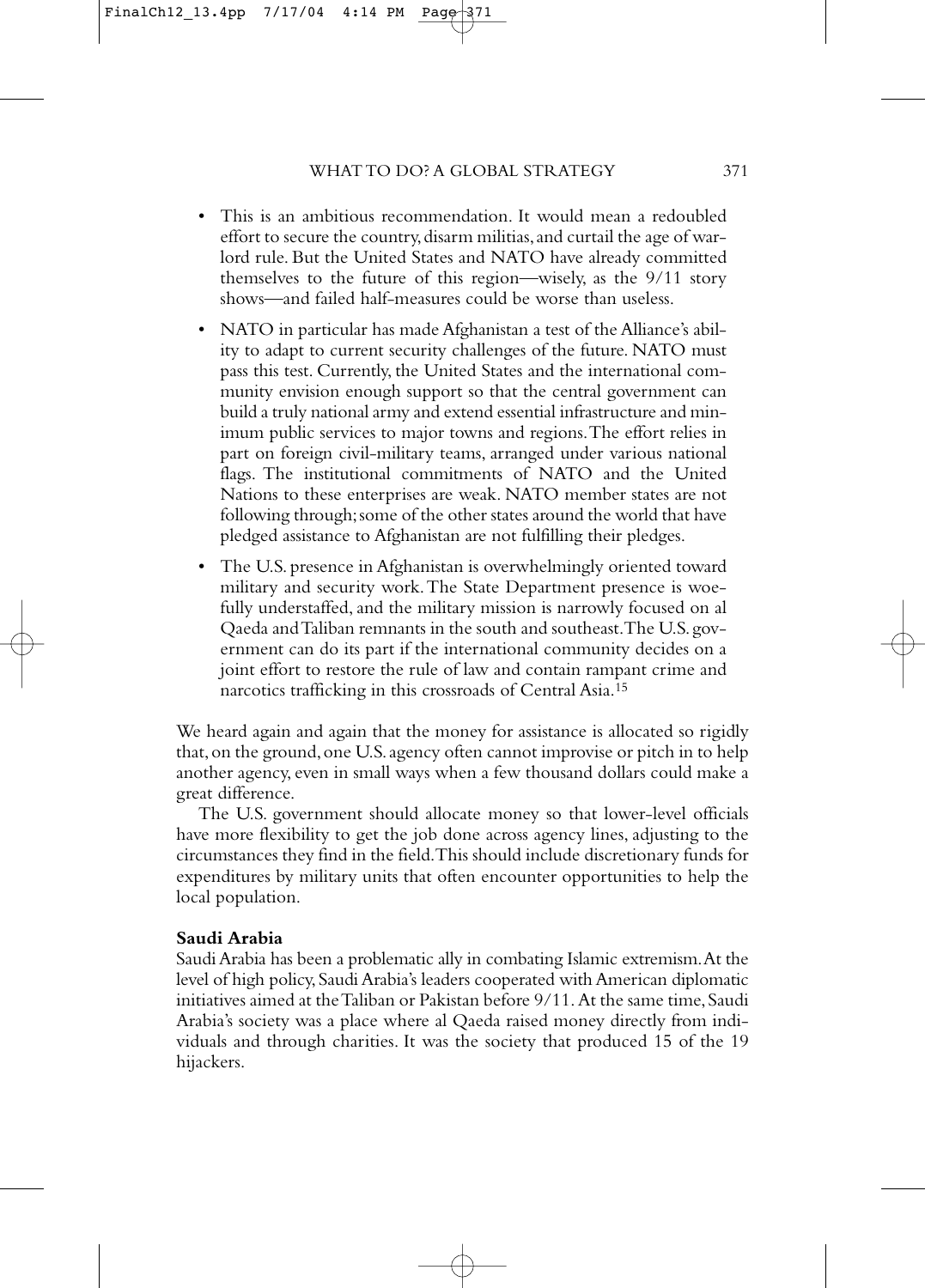The Kingdom is one of the world's most religiously conservative societies, and its identity is closely bound to its religious links, especially its position as the guardian of Islam's two holiest sites.Charitable giving,or *zakat*,is one of the five pillars of Islam.It is broader and more pervasive than Western ideas of charity functioning also as a form of income tax, educational assistance, foreign aid, and a source of political influence.The Western notion of the separation of civic and religious duty does not exist in Islamic cultures. Funding charitable works is an integral function of the governments in the Islamic world. It is so ingrained in Islamic culture that in Saudi Arabia, for example, a department within the Saudi Ministry of Finance and National Economy collects zakat directly, much as the U.S. Internal Revenue Service collects payroll withholding tax. Closely tied to zakat is the dedication of the government to propagating the Islamic faith, particularly the Wahhabi sect that flourishes in Saudi Arabia.

Traditionally, throughout the Muslim world, there is no formal oversight mechanism for donations. As Saudi wealth increased, the amounts contributed by individuals and the state grew dramatically.Substantial sums went to finance Islamic charities of every kind.

While Saudi domestic charities are regulated by the Ministry of Labor and Social Welfare, charities and international relief agencies, such as the World Assembly of Muslim Youth (WAMY), are currently regulated by the Ministry of Islamic Affairs.This ministry uses zakat and government funds to spread Wahhabi beliefs throughout the world, including in mosques and schools. Often these schools provide the only education available; even in affluent countries, Saudi-funded Wahhabi schools are often the only Islamic schools. Some Wahhabi-funded organizations have been exploited by extremists to further their goal of violent jihad against non-Muslims. One such organization has been the al Haramain Islamic Foundation;the assets of some branch offices have been frozen by the U.S. and Saudi governments.

Until 9/11, few Saudis would have considered government oversight of charitable donations necessary; many would have perceived it as interference in the exercise of their faith. At the same time, the government's ability to finance most state expenditures with energy revenues has delayed the need for a modern income tax system.As a result, there have been strong religious, cultural, and administrative barriers to monitoring charitable spending. That appears to be changing, however, now that the goal of violent jihad also extends to overthrowing Sunni governments (such as the House of Saud) that are not living up to the ideals of the Islamist extremists.16

The leaders of the United States and the rulers of Saudi Arabia have long had friendly relations, rooted in fundamentally common interests against the Soviet Union during the Cold War, in American hopes that Saudi oil supplies would stabilize the supply and price of oil in world markets, and in Saudi hopes that America could help protect the Kingdom against foreign threats.

In 1990, the Kingdom hosted U.S. armed forces before the first U.S.-led war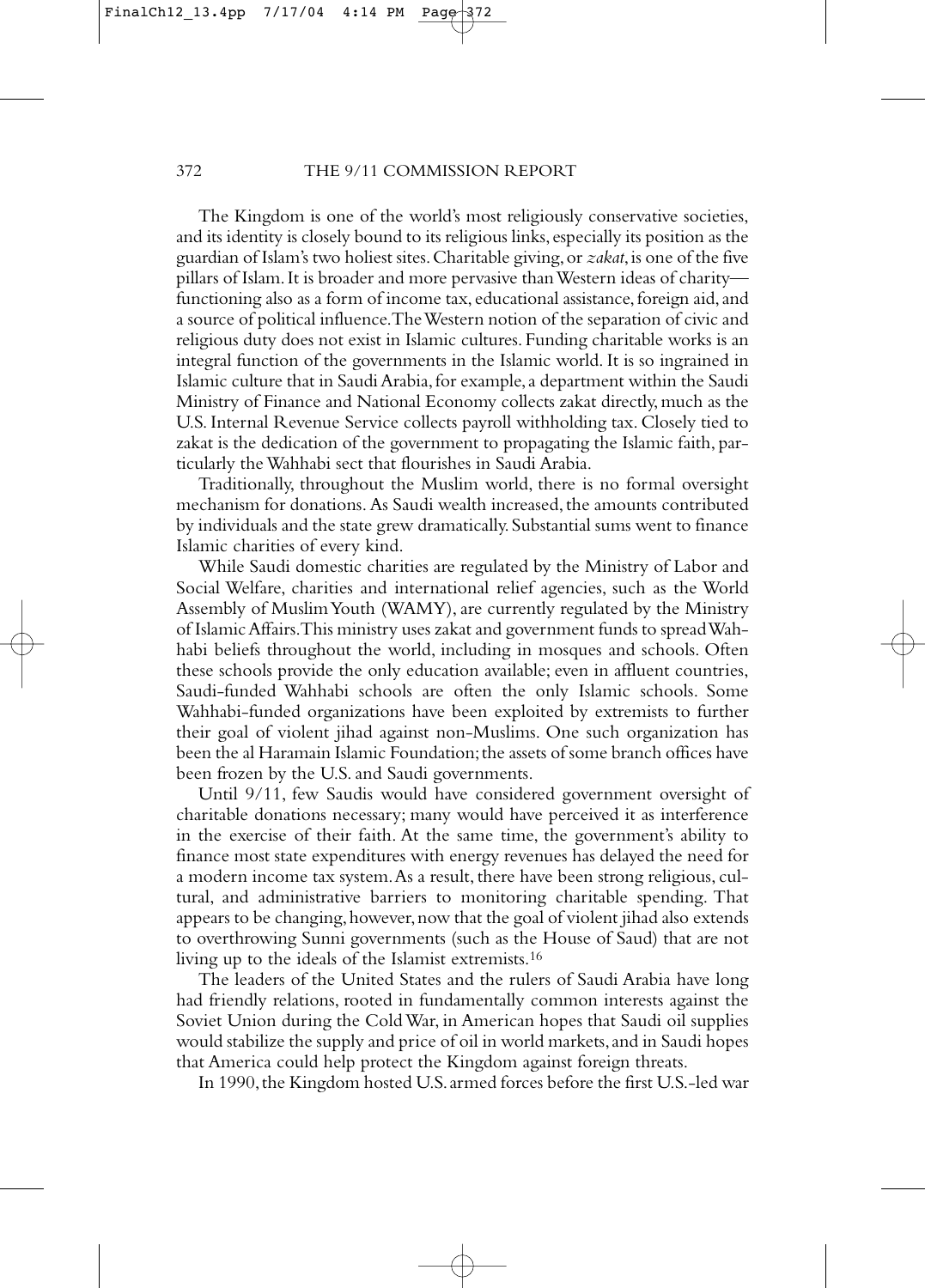against Iraq.American soldiers and airmen have given their lives to help protect Saudi Arabia. The Saudi government has difficulty acknowledging this. American military bases remained there until 2003, as part of an international commitment to contain Iraq.

For many years, leaders on both sides preferred to keep their ties quiet and behind the scenes.As a result, neither the U.S. nor the Saudi people appreciated all the dimensions of the bilateral relationship, including the Saudi role in U.S. strategies to promote the Middle East peace process. In each country, political figures find it difficult to publicly defend good relations with the other.

Today, mutual recriminations flow. Many Americans see Saudi Arabia as an enemy, not as an embattled ally.They perceive an autocratic government that oppresses women, dominated by a wealthy and indolent elite. Saudi contacts with American politicians are frequently invoked as accusations in partisan political arguments.Americans are often appalled by the intolerance, anti-Semitism, and anti-American arguments taught in schools and preached in mosques.

Saudis are angry too. Many educated Saudis who were sympathetic to America now perceive the United States as an unfriendly state. One Saudi reformer noted to us that the demonization of Saudi Arabia in the U.S. media gives ammunition to radicals, who accuse reformers of being U.S. lackeys.Tens of thousands of Saudis who once regularly traveled to (and often had homes in) the United States now go elsewhere.17

Among Saudis, the United States is seen as aligned with Israel in its conflict with the Palestinians, with whom Saudis ardently sympathize.Although Saudi Arabia's cooperation against terrorism improved to some extent after the September 11 attacks, significant problems remained. Many in the Kingdom initially reacted with disbelief and denial. In the following months, as the truth became clear, some leading Saudis quietly acknowledged the problem but still did not see their own regime as threatened, and thus often did not respond promptly to U.S. requests for help. Though Saddam Hussein was widely detested, many Saudis are sympathetic to the anti-U.S. insurgents in Iraq, although majorities also condemn jihadist attacks in the Kingdom.18

As in Pakistan, Yemen, and other countries, attitudes changed when the terrorism came home. Cooperation had already become significant, but after the bombings in Riyadh on May 12, 2003, it improved much more. The Kingdom openly discussed the problem of radicalism, criticized the terrorists as religiously deviant, reduced official support for religious activity overseas, closed suspect charitable foundations, and publicized arrests—very public moves for a government that has preferred to keep internal problems quiet.

The Kingdom of Saudi Arabia is now locked in mortal combat with al Qaeda. Saudi police are regularly being killed in shootouts with terrorists. In June 2004, the Saudi ambassador to the United States called publicly—in the Saudi press—for his government to wage a jihad of its own against the terrorists."We must all, as a state and as a people, recognize the truth about these criminals,"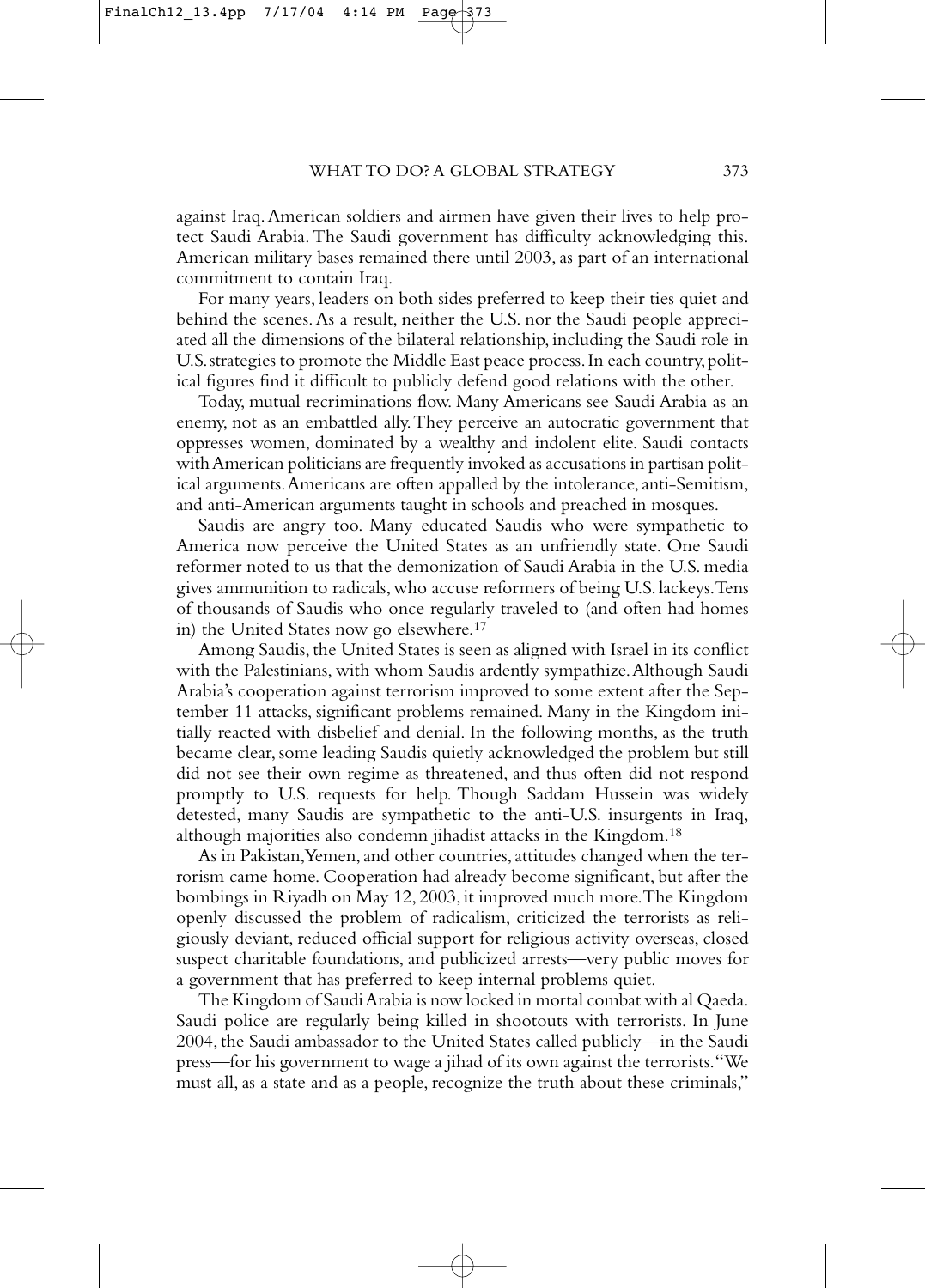he declared,"[i]f we do not declare a general mobilization—we will lose this war on terrorism."19

Saudi Arabia is a troubled country. Although regarded as very wealthy, in fact per capita income has dropped from \$28,000 at its height to the present level of about \$8,000. Social and religious traditions complicate adjustment to modern economic activity and limit employment opportunities for young Saudis.Women find their education and employment sharply limited.

President Clinton offered us a perceptive analysis of Saudi Arabia, contending that fundamentally friendly rulers have been constrained by their desire to preserve the status quo. He, like others, made the case for pragmatic reform instead. He hopes the rulers will envision what they want their Kingdom to become in 10 or 20 years, and start a process in which their friends can help them change.20

There are signs that Saudi Arabia's royal family is trying to build a consensus for political reform, though uncertain about how fast and how far to go. Crown Prince Abdullah wants the Kingdom to join the World Trade Organization to accelerate economic liberalization. He has embraced the *Arab Human Development Report,* which was highly critical of the Arab world's political, economic, and social failings and called for greater economic and political reform.21

Cooperation with Saudi Arabia against Islamist terrorism is very much in the U.S. interest. Such cooperation can exist for a time largely in secret, as it does now, but it cannot grow and thrive there. Nor, on either side, can friendship be unconditional.

**Recommendation:The problems in the U.S.-Saudi relationship must be confronted, openly. The United States and Saudi Arabia must determine if they can build a relationship that political leaders on both sides are prepared to publicly defend—a relationship about more than oil. It should include a shared commitment to political and economic reform,as Saudis make common cause with the outside world. It should include a shared interest in greater tolerance and cultural respect, translating into a commitment to fight the violent extremists who foment hatred.**

# 12.3 PREVENT THE CONTINUED GROWTH OF ISLAMIST TERRORISM

In October 2003, reflecting on progress after two years of waging the global war on terrorism,Defense Secretary Donald Rumsfeld asked his advisers:"Are we capturing,killing or deterring and dissuading more terrorists every day than the madrassas and the radical clerics are recruiting, training and deploying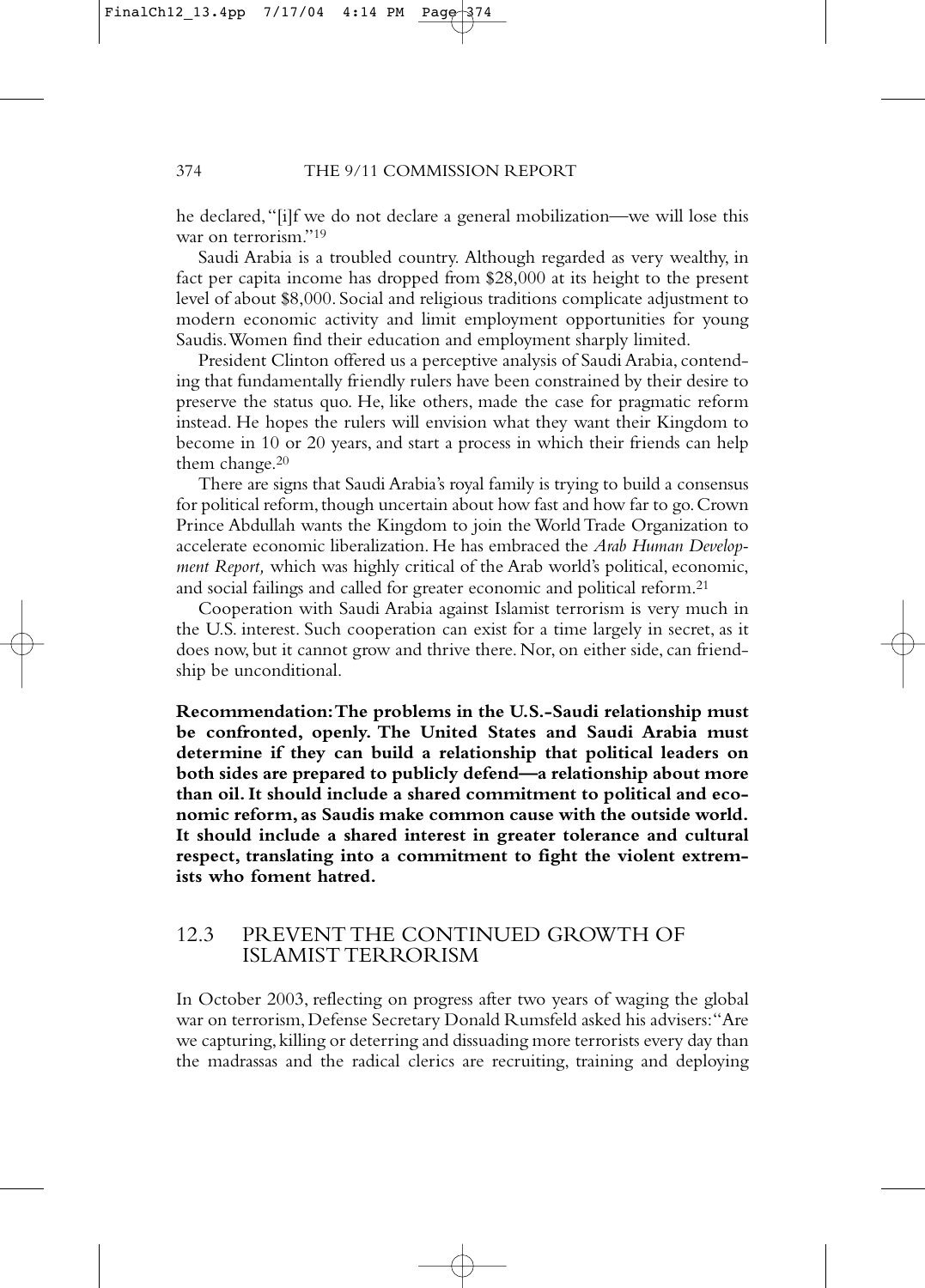against us? Does the US need to fashion a broad, integrated plan to stop the next generation of terrorists? The US is putting relatively little effort into a long-range plan, but we are putting a great deal of effort into trying to stop terrorists.The cost-benefit ratio is against us! Our cost is billions against the terrorists' costs of millions."22

These are the right questions.Our answer is that we need short-term action on a long-range strategy,one that invigorates our foreign policy with the attention that the President and Congress have given to the military and intelligence parts of the conflict against Islamist terrorism.

#### **Engage the Struggle of Ideas**

The United States is heavily engaged in the Muslim world and will be for many years to come.This American engagement is resented.Polls in 2002 found that among America's friends, like Egypt—the recipient of more U.S. aid for the past 20 years than any other Muslim country—only 15 percent of the population had a favorable opinion of the United States. In Saudi Arabia the number was 12 percent.And two-thirds of those surveyed in 2003 in countries from Indonesia to Turkey (a NATO ally) were very or somewhat fearful that the United States may attack them.23

Support for the United States has plummeted. Polls taken in Islamic countries after 9/11 suggested that many or most people thought the United States was doing the right thing in its fight against terrorism; few people saw popular support for al Qaeda; half of those surveyed said that ordinary people had a favorable view of the United States. By 2003, polls showed that "the bottom has fallen out of support for America in most of the Muslim world. Negative views of the U.S.among Muslims,which had been largely limited to countries in the Middle East, have spread. . . . Since last summer, favorable ratings for the U.S. have fallen from 61% to 15% in Indonesia and from 71% to 38% among Muslims in Nigeria."24

Many of these views are at best uninformed about the United States and, at worst, informed by cartoonish stereotypes, the coarse expression of a fashionable "Occidentalism" among intellectuals who caricature U.S. values and policies. Local newspapers and the few influential satellite broadcasters—like al Jazeera—often reinforce the jihadist theme that portrays the United States as anti-Muslim.25

The small percentage of Muslims who are fully committed to Usama Bin Ladin's version of Islam are impervious to persuasion. It is among the large majority of Arabs and Muslims that we must encourage reform, freedom, democracy, and opportunity, even though our own promotion of these messages is limited in its effectiveness simply because we are its carriers. Muslims themselves will have to reflect upon such basic issues as the concept of jihad, the position of women, and the place of non-Muslim minorities.The United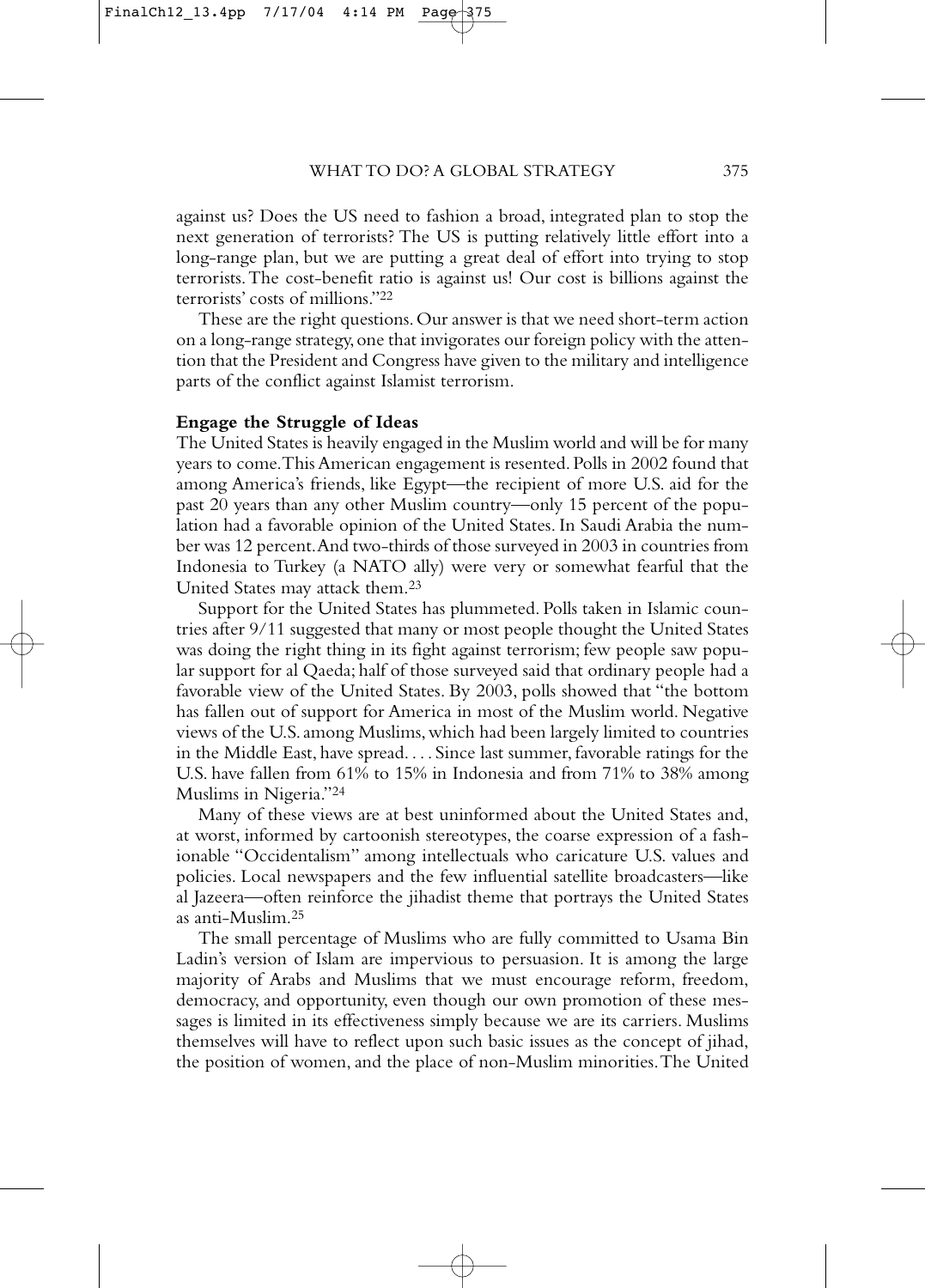States can promote moderation, but cannot ensure its ascendancy. Only Muslims can do this.

The setting is difficult.The combined gross domestic product of the 22 countries in the Arab League is less than the GDP of Spain. Forty percent of adult Arabs are illiterate, two-thirds of them women. One-third of the broader Middle East lives on less than two dollars a day. Less than 2 percent of the population has access to the Internet. The majority of older Arab youths have expressed a desire to emigrate to other countries, particularly those in Europe.<sup>26</sup>

In short, the United States has to help defeat an ideology, not just a group of people, and we must do so under difficult circumstances. How can the United States and its friends help moderate Muslims combat the extremist ideas?

**Recommendation:The U.S. government must define what the message is, what it stands for.We should offer an example of moral leadership in the world, committed to treat people humanely, abide by the rule of law, and be generous and caring to our neighbors.America and Muslim friends can agree on respect for human dignity and opportunity.To Muslim parents, terrorists like Bin Ladin have nothing to offer their children but visions of violence and death.America and its friends have a crucial advantage—we can offer these parents a vision that might give their children a better future. If we heed the views of thoughtful leaders in the Arab and Muslim world, a moderate consensus can be found.**

That vision of the future should stress life over death: individual educational and economic opportunity. This vision includes widespread political participation and contempt for indiscriminate violence.It includes respect for the rule of law,openness in discussing differences,and tolerance for opposing points of view.

# **Recommendation:Where Muslim governments, even those who are friends, do not respect these principles, the United States must stand for a better future. One of the lessons of the long Cold War was that short-term gains in cooperating with the most repressive and brutal governments were too often outweighed by long-term setbacks for America's stature and interests.**

American foreign policy is part of the message. America's policy choices have consequences. Right or wrong, it is simply a fact that American policy regarding the Israeli-Palestinian conflict and American actions in Iraq are dominant staples of popular commentary across the Arab and Muslim world.That does not mean U.S. choices have been wrong. It means those choices must be integrated with America's message of opportunity to the Arab and Muslim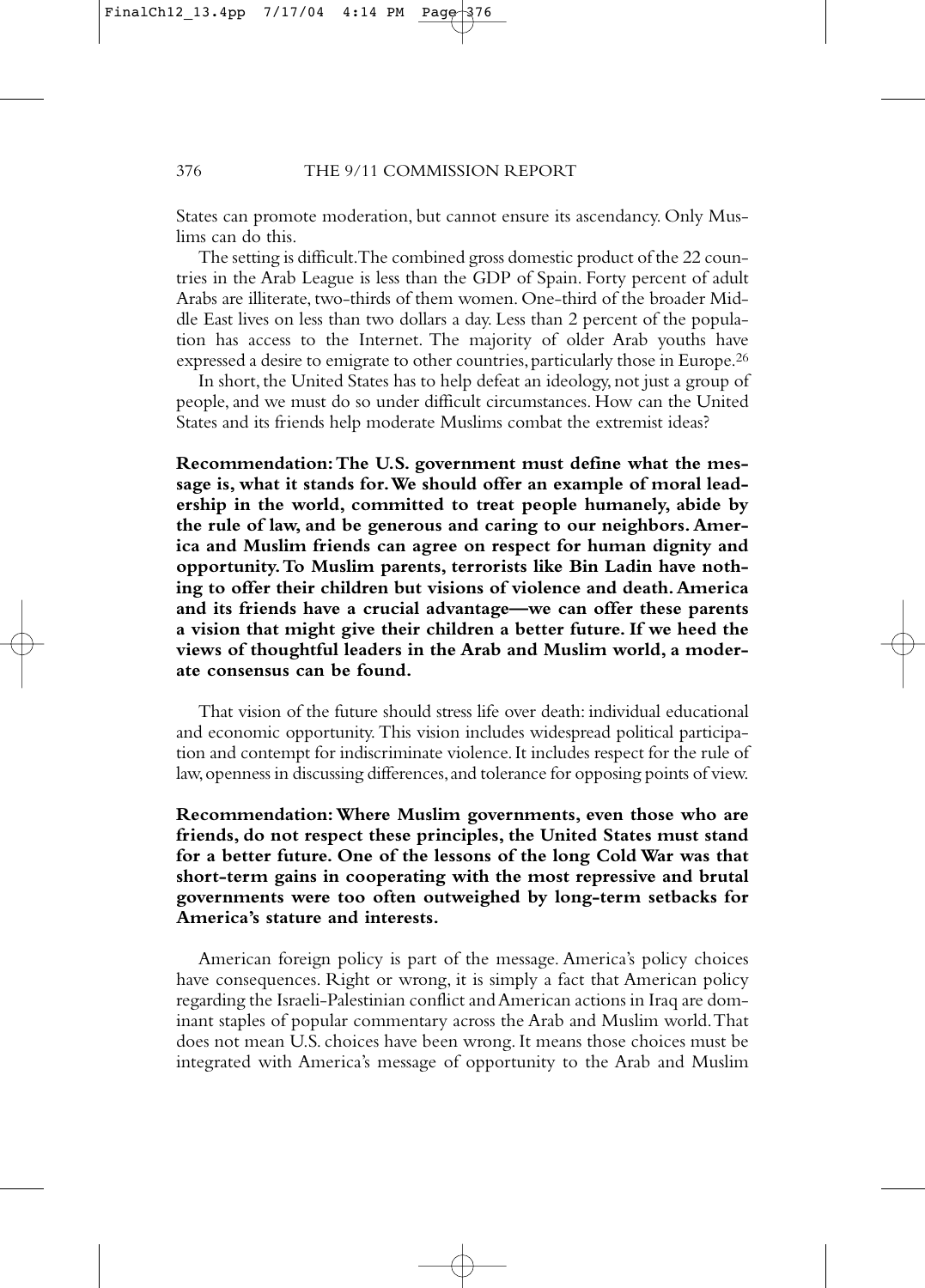world. Neither Israel nor the new Iraq will be safer if worldwide Islamist terrorism grows stronger.

The United States must do more to communicate its message. Reflecting on Bin Ladin's success in reaching Muslim audiences,Richard Holbrooke wondered,"How can a man in a cave outcommunicate the world's leading communications society?"Deputy Secretary of State Richard Armitage worried to us that Americans have been "exporting our fears and our anger,"not our vision of opportunity and hope.27

**Recommendation: Just as we did in the Cold War, we need to defend our ideals abroad vigorously. America does stand up for its values. The United States defended, and still defends, Muslims against tyrants and criminals in Somalia, Bosnia, Kosovo, Afghanistan, and Iraq. If the United States does not act aggressively to define itself in the Islamic world, the extremists will gladly do the job for us.**

- **Recognizing that Arab and Muslim audiences rely on satellite television and radio, the government has begun some promising initiatives in television and radio broadcasting to the Arab world,Iran,and Afghanistan.These efforts are beginning to reach large audiences.The Broadcasting Board of Governors has asked for much larger resources. It should get them.**
- **The United States should rebuild the scholarship, exchange, and library programs that reach out to young people and offer them knowledge and hope.Where such assistance is provided, it should be identified as coming from the citizens of the United States.**

## **An Agenda of Opportunity**

The United States and its friends can stress educational and economic opportunity.The United Nations has rightly equated "literacy as freedom."

- The international community is moving toward setting a concrete goal—to cut the Middle East region's illiteracy rate in half by 2010, targeting women and girls and supporting programs for adult literacy.
- Unglamorous help is needed to support the basics, such as textbooks that translate more of the world's knowledge into local languages and libraries to house such materials. Education about the outside world, or other cultures, is weak.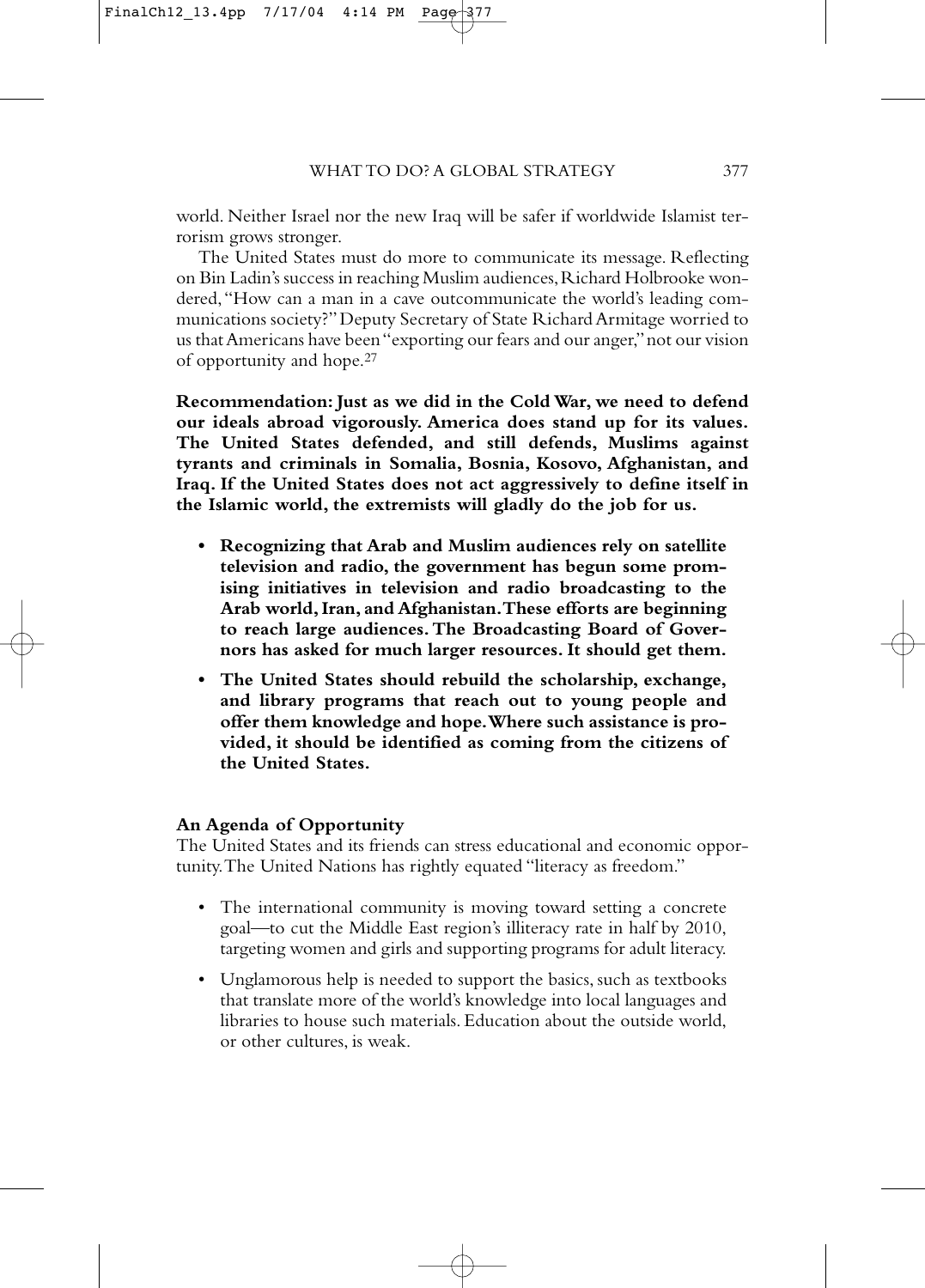• More vocational education is needed, too, in trades and business skills. The Middle East can also benefit from some of the programs to bridge the digital divide and increase Internet access that have already been developed for other regions of the world.

Education that teaches tolerance, the dignity and value of each individual, and respect for different beliefs is a key element in any global strategy to eliminate Islamist terrorism.

# **Recommendation: The U.S. government should offer to join with other nations in generously supporting a new International Youth Opportunity Fund. Funds will be spent directly for building and operating primary and secondary schools in those Muslim states that commit to sensibly investing their own money in public education.**

Economic openness is essential.Terrorism is not caused by poverty. Indeed, many terrorists come from relatively well-off families.Yet when people lose hope, when societies break down, when countries fragment, the breeding grounds for terrorism are created. Backward economic policies and repressive political regimes slip into societies that are without hope, where ambition and passions have no constructive outlet.

The policies that support economic development and reform also have political implications.Economic and political liberties tend to be linked.Commerce, especially international commerce, requires ongoing cooperation and compromise, the exchange of ideas across cultures, and the peaceful resolution of differences through negotiation or the rule of law. Economic growth expands the middle class, a constituency for further reform. Successful economies rely on vibrant private sectors, which have an interest in curbing indiscriminate government power.Those who develop the practice of controlling their own economic destiny soon desire a voice in their communities and political societies.

The U.S. government has announced the goal of working toward a Middle East Free Trade Area, or MEFTA, by 2013.The United States has been seeking comprehensive free trade agreements (FTAs) with the Middle Eastern nations most firmly on the path to reform.The U.S.-Israeli FTA was enacted in 1985, and Congress implemented an FTA with Jordan in 2001. Both agreements have expanded trade and investment, thereby supporting domestic economic reform. In 2004, new FTAs were signed with Morocco and Bahrain, and are awaiting congressional approval.These models are drawing the interest of their neighbors. Muslim countries can become full participants in the rules-based global trading system, as the United States considers lowering its trade barriers with the poorest Arab nations.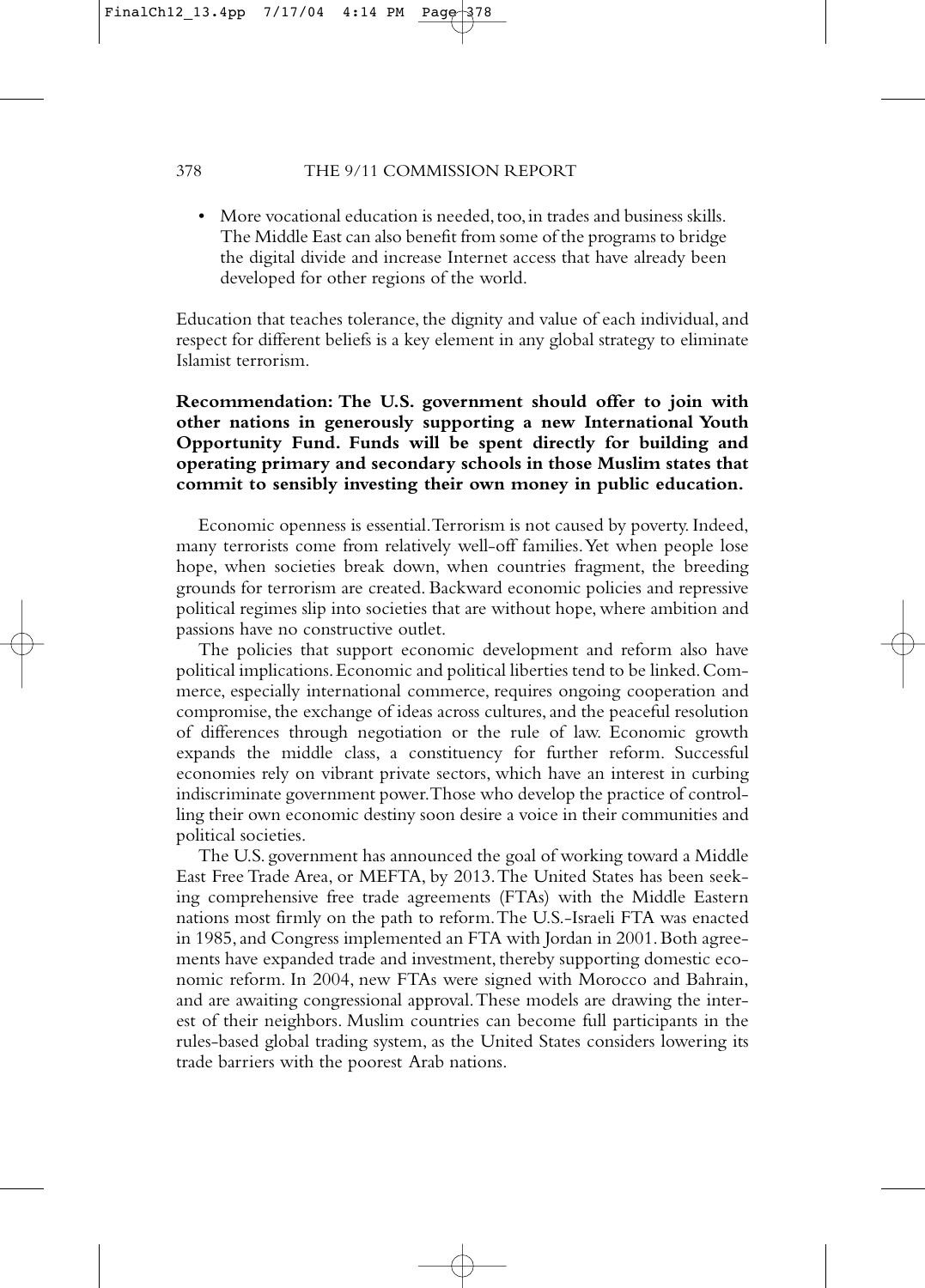**Recommendation:A comprehensive U.S. strategy to counter terrorism should include economic policies that encourage development, more open societies,and opportunities for people to improve the lives of their families and to enhance prospects for their children's future.**

#### **Turning a National Strategy into a Coalition Strategy**

Practically every aspect of U.S.counterterrorism strategy relies on international cooperation. Since 9/11, these contacts concerning military, law enforcement, intelligence, travel and customs, and financial matters have expanded so dramatically, and often in an ad hoc way, that it is difficult to track these efforts, much less integrate them.

**Recommendation:The United States should engage other nations in developing a comprehensive coalition strategy against Islamist terrorism. There are several multilateral institutions in which such issues should be addressed. But the most important policies should be discussed and coordinated in a flexible contact group of leading coalition** governments. This is a good place, for example, to develop joint strate**gies for targeting terrorist travel, or for hammering out a common strategy for the places where terrorists may be finding sanctuary.**

Presently the Muslim and Arab states meet with each other, in organizations such as the Islamic Conference and the Arab League.The Western states meet with each other in organizations such as NATO and the Group of Eight summit of leading industrial nations.A recent G-8 summit initiative to begin a dialogue about reform may be a start toward finding a place where leading Muslim states can discuss—and be seen to discuss—critical policy issues with the leading Western powers committed to the future of the Arab and Muslim world.

These new international efforts can create durable habits of visible cooperation, as states willing to step up to their responsibilities join together in constructive efforts to direct assistance and coordinate action.

Coalition warfare also requires coalition policies on what to do with enemy captives.Allegations that the United States abused prisoners in its custody make it harder to build the diplomatic, political, and military alliances the government will need. The United States should work with friends to develop mutually agreed-on principles for the detention and humane treatment of captured international terrorists who are not being held under a particular country's criminal laws.Countries such as Britain,Australia,and Muslim friends,are committed to fighting terrorists.America should be able to reconcile its views on how to balance humanity and security with our nation's commitment to these same goals.

The United States and some of its allies do not accept the application of full Geneva Convention treatment of prisoners of war to captured terrorists.Those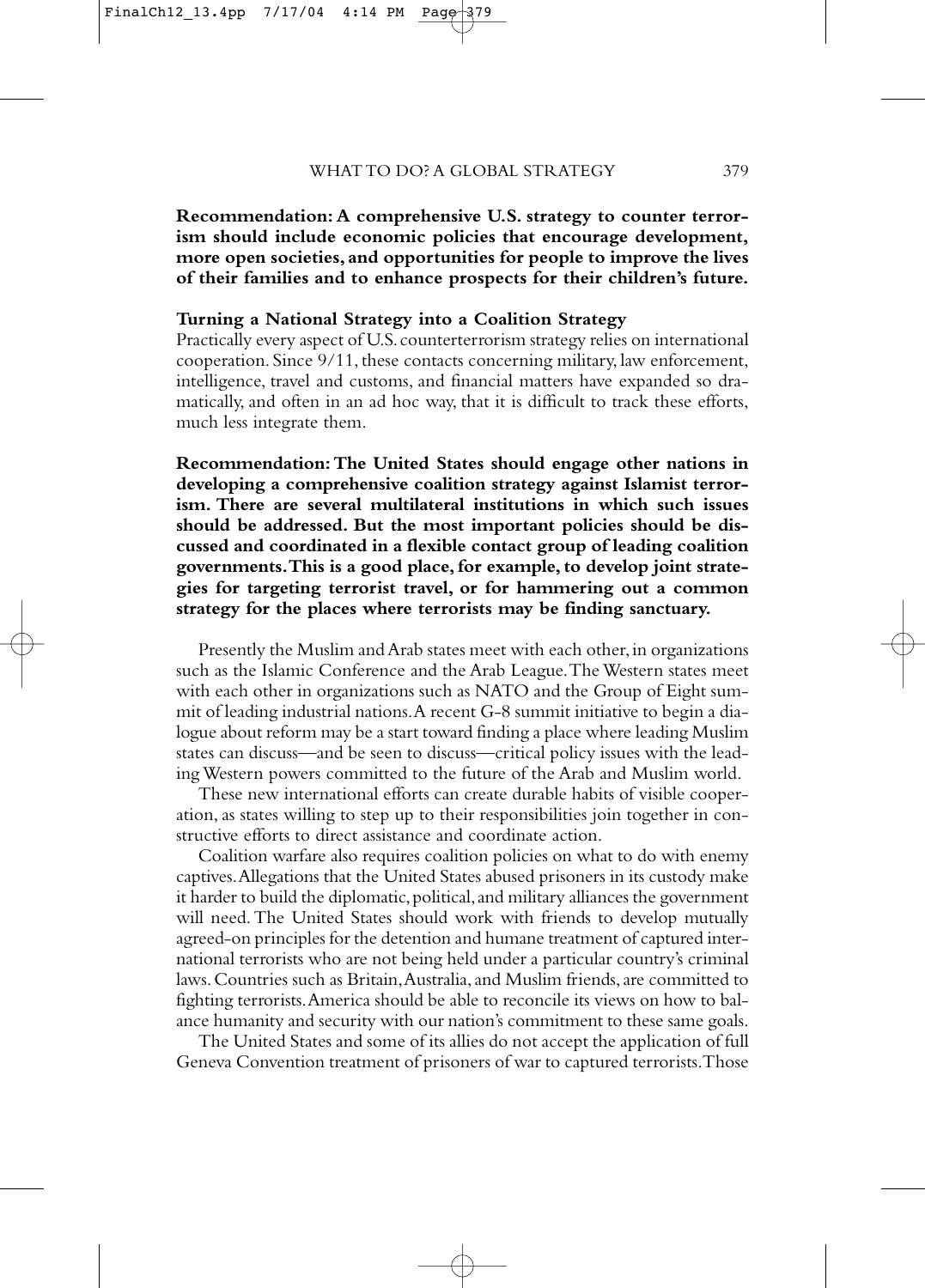Conventions establish a minimum set of standards for prisoners in internal conflicts. Since the international struggle against Islamist terrorism is not internal, those provisions do not formally apply,but they are commonly accepted as basic standards for humane treatment.

**Recommendation: The United States should engage its friends to develop a common coalition approach toward the detention and humane treatment of captured terrorists. New principles might draw upon Article 3 of the Geneva Conventions on the law of armed conflict. That article was specifically designed for those cases in which the usual laws of war did not apply. Its minimum standards are generally accepted throughout the world as customary international law.**

#### **Proliferation of Weapons of Mass Destruction**

The greatest danger of another catastrophic attack in the United States will materialize if the world's most dangerous terrorists acquire the world's most dangerous weapons.As we note in chapter 2, al Qaeda has tried to acquire or make nuclear weapons for at least ten years. In chapter 4, we mentioned officials worriedly discussing, in 1998, reports that Bin Ladin's associates thought their leader was intent on carrying out a "Hiroshima."

These ambitions continue. In the public portion of his February 2004 worldwide threat assessment to Congress, DCI Tenet noted that Bin Ladin considered the acquisition of weapons of mass destruction to be a "religious obligation." He warned that al Qaeda "continues to pursue its strategic goal of obtaining a nuclear capability."Tenet added that "more than two dozen other terrorist groups are pursuing CBRN [chemical, biological, radiological, and nuclear] materials."28

A nuclear bomb can be built with a relatively small amount of nuclear material.A trained nuclear engineer with an amount of highly enriched uranium or plutonium about the size of a grapefruit or an orange, together with commercially available material, could fashion a nuclear device that would fit in a van like the one Ramzi Yousef parked in the garage of the World Trade Center in 1993. Such a bomb would level Lower Manhattan.29

The coalition strategies we have discussed to combat Islamist terrorism should therefore be combined with a parallel, vital effort to prevent and counter the proliferation of weapons of mass destruction (WMD).We recommend several initiatives in this area.

**Strengthen Counterproliferation Efforts**. While efforts to shut down Libya's illegal nuclear program have been generally successful, Pakistan's illicit trade and the nuclear smuggling networks of Pakistani scientist A.Q.Khan have revealed that the spread of nuclear weapons is a problem of global dimensions. Attempts to deal with Iran's nuclear program are still underway.Therefore, the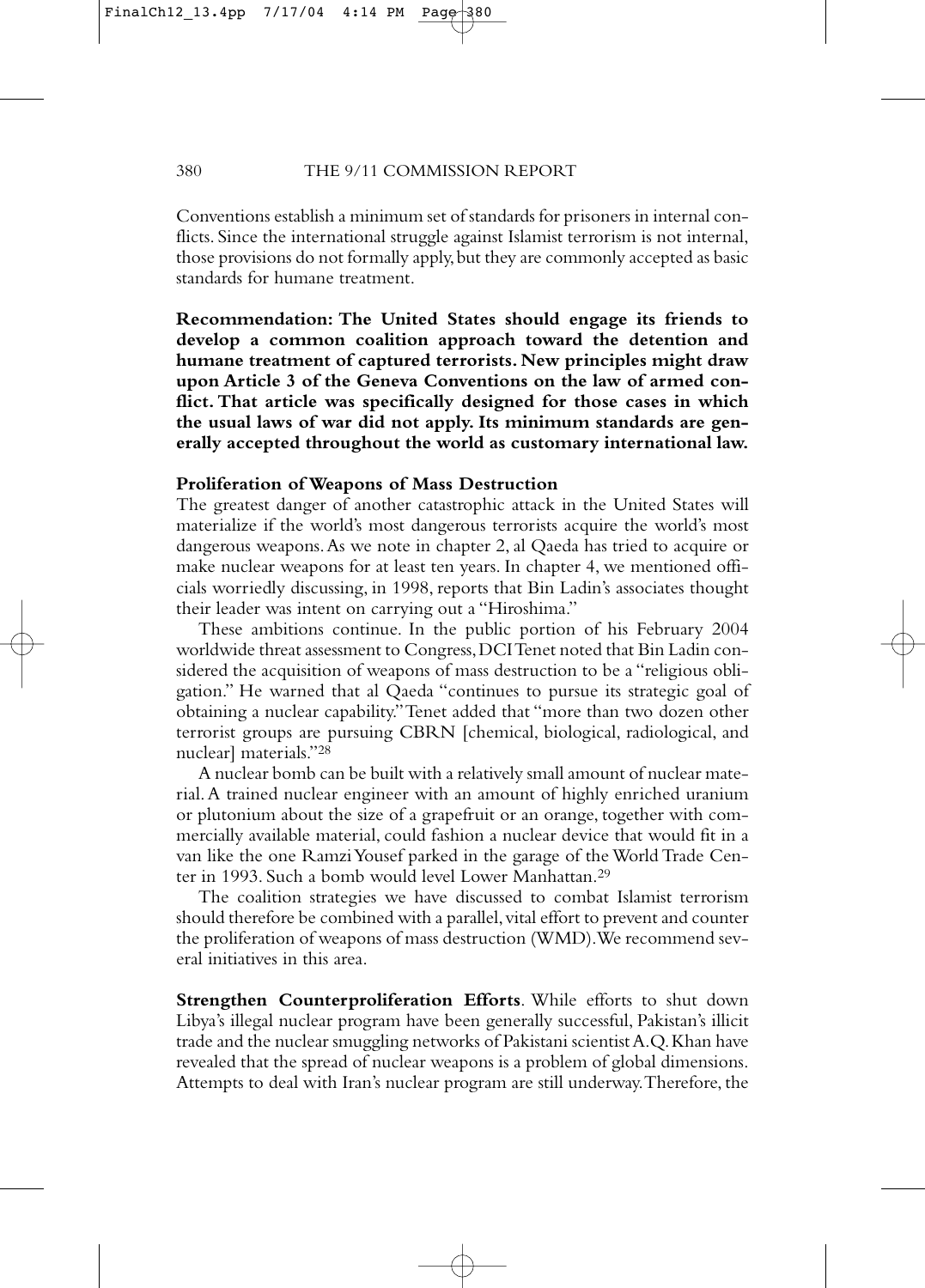United States should work with the international community to develop laws and an international legal regime with universal jurisdiction to enable the capture, interdiction, and prosecution of such smugglers by any state in the world where they do not disclose their activities.

**Expand the Proliferation Security Initiative**. In May 2003, the Bush administration announced the Proliferation Security Initiative (PSI): nations in a willing partnership combining their national capabilities to use military,economic, and diplomatic tools to interdict threatening shipments of WMD and missile-related technology.

The PSI can be more effective if it uses intelligence and planning resources of the NATO alliance. Moreover, PSI membership should be open to non-NATO countries. Russia and China should be encouraged to participate.

**Support the Cooperative Threat Reduction Program.** Outside experts are deeply worried about the U.S.government's commitment and approach to securing the weapons and highly dangerous materials still scattered in Russia and other countries of the Soviet Union.The government's main instrument in this area, the Cooperative Threat Reduction Program (usually referred to as "Nunn-Lugar," after the senators who sponsored the legislation in 1991), is now in need of expansion, improvement, and resources.The U.S. government has recently redoubled its international commitments to support this program, and we recommend that the United States do all it can, if Russia and other countries will do their part.The government should weigh the value of this investment against the catastrophic cost America would face should such weapons find their way to the terrorists who are so anxious to acquire them.

**Recommendation: Our report shows that al Qaeda has tried to acquire or make weapons of mass destruction for at least ten years. There is no doubt the United States would be a prime target. Preventing the proliferation of these weapons warrants a maximum effort—by strengthening counterproliferation efforts, expanding the Proliferation Security Initiative, and supporting the Cooperative Threat Reduction program.**

#### **Targeting Terrorist Money**

The general public sees attacks on terrorist finance as a way to "starve the terrorists of money." So, initially, did the U.S. government.After 9/11, the United States took aggressive actions to designate terrorist financiers and freeze their money, in the United States and through resolutions of the United Nations. These actions appeared to have little effect and,when confronted by legal challenges, the United States and the United Nations were often forced to unfreeze assets.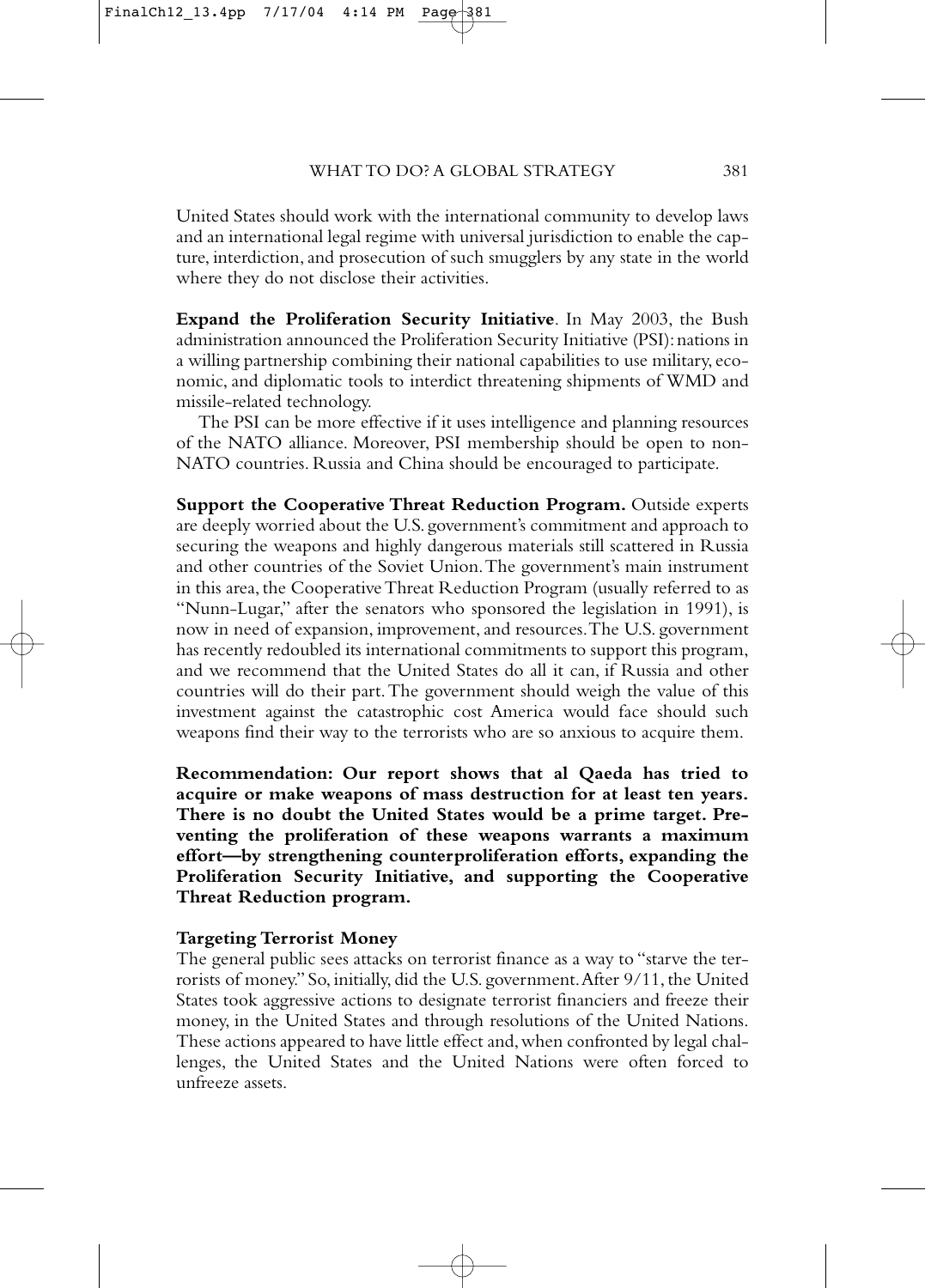The difficulty, understood later, was that even if the intelligence community might "link"someone to a terrorist group through acquaintances or communications, the task of tracing the money from that individual to the terrorist group, or otherwise showing complicity, was far more difficult. It was harder still to do so without disclosing secrets.

These early missteps made other countries unwilling to freeze assets or otherwise act merely on the basis of a U.S. action. Multilateral freezing mechanisms now require waiting periods before being put into effect, eliminating the element of surprise and thus virtually ensuring that little money is actually frozen.Worldwide asset freezes have not been adequately enforced and have been easily circumvented, often within weeks, by simple methods.

But trying to starve the terrorists of money is like trying to catch one kind of fish by draining the ocean. A better strategy has evolved since those early months, as the government learned more about how al Qaeda raises, moves, and spends money.

**Recommendation:Vigorous efforts to track terrorist financing must remain front and center in U.S.counterterrorism efforts.The government has recognized that information about terrorist money helps us to understand their networks, search them out, and disrupt their operations. Intelligence and law enforcement have targeted the relatively small number of financial facilitators—individuals al Qaeda relied on for their ability to raise and deliver money—at the core of al Qaeda's revenue stream.These efforts have worked.The death or capture of several important facilitators has decreased the amount of money available to al Qaeda and has increased its costs and difficulty in raising and moving that money. Captures have additionally provided a windfall of intelligence that can be used to continue the cycle of disruption.**

The U.S. financial community and some international financial institutions have generally provided law enforcement and intelligence agencies with extraordinary cooperation, particularly in supplying information to support quickly developing investigations. Obvious vulnerabilities in the U.S. financial system have been corrected.The United States has been less successful in persuading other countries to adopt financial regulations that would permit the tracing of financial transactions.

Public designation of terrorist financiers and organizations is still part of the fight, but it is not the primary weapon. Designations are instead a form of diplomacy, as governments join together to identify named individuals and groups as terrorists.They also prevent open fundraising.Some charities that have been identified as likely avenues for terrorist financing have seen their donations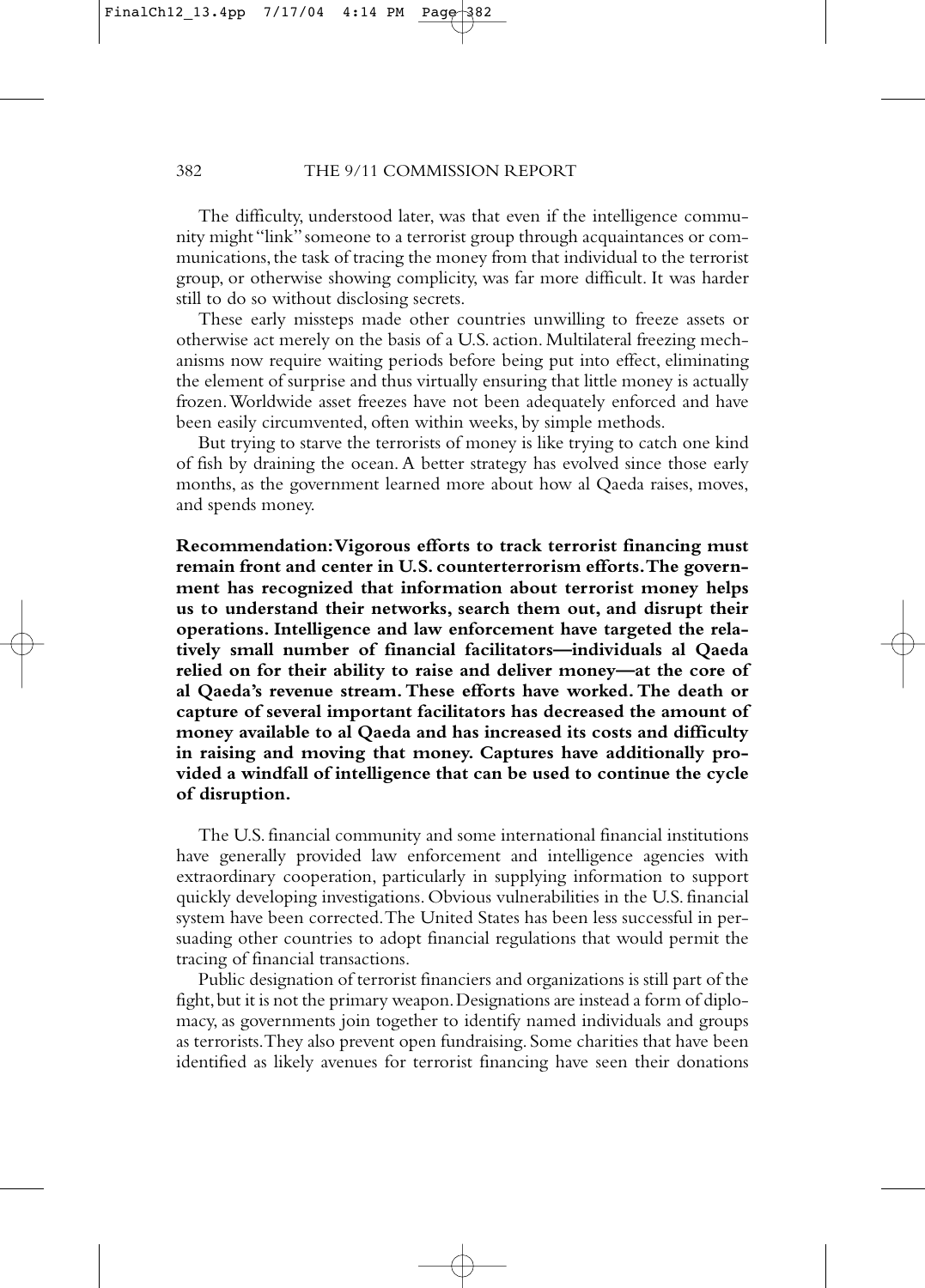diminish and their activities come under more scrutiny, and others have been put out of business, although controlling overseas branches of Gulf-area charities remains a challenge.The Saudi crackdown after the May 2003 terrorist attacks in Riyadh has apparently reduced the funds available to al Qaeda—perhaps drastically—but it is too soon to know if this reduction will last.

Though progress apparently has been made, terrorists have shown considerable creativity in their methods of moving money. If al Qaeda is replaced by smaller, decentralized terrorist groups, the premise behind the government's efforts—that terrorists need a financial support network—may become outdated. Moreover, some terrorist operations do not rely on outside sources of money and may now be self-funding, either through legitimate employment or low-level criminal activity.30

# 12.4 PROTECT AGAINST AND PREPARE FOR TERRORIST ATTACKS

In the nearly three years since 9/11,Americans have become better protected against terrorist attack. Some of the changes are due to government action, such as new precautions to protect aircraft.A portion can be attributed to the sheer scale of spending and effort. Publicity and the vigilance of ordinary Americans also make a difference.

But the President and other officials acknowledge that although Americans may be safer, they are not safe. Our report shows that the terrorists analyze defenses.They plan accordingly.

Defenses cannot achieve perfect safety.They make targets harder to attack successfully, and they deter attacks by making capture more likely. Just increasing the attacker's odds of failure may make the difference between a plan attempted,or a plan discarded.The enemy also may have to develop more elaborate plans, thereby increasing the danger of exposure or defeat.

Protective measures also prepare for the attacks that may get through, containing the damage and saving lives.

# **Terrorist Travel**

More than 500 million people annually cross U.S. borders at legal entry points, about 330 million of them noncitizens. Another 500,000 or more enter illegally without inspection across America's thousands of miles of land borders or remain in the country past the expiration of their permitted stay.The challenge for national security in an age of terrorism is to prevent the very few people who may pose overwhelming risks from entering or remaining in the United States undetected.31

In the decade before September 11, 2001, border security—encompassing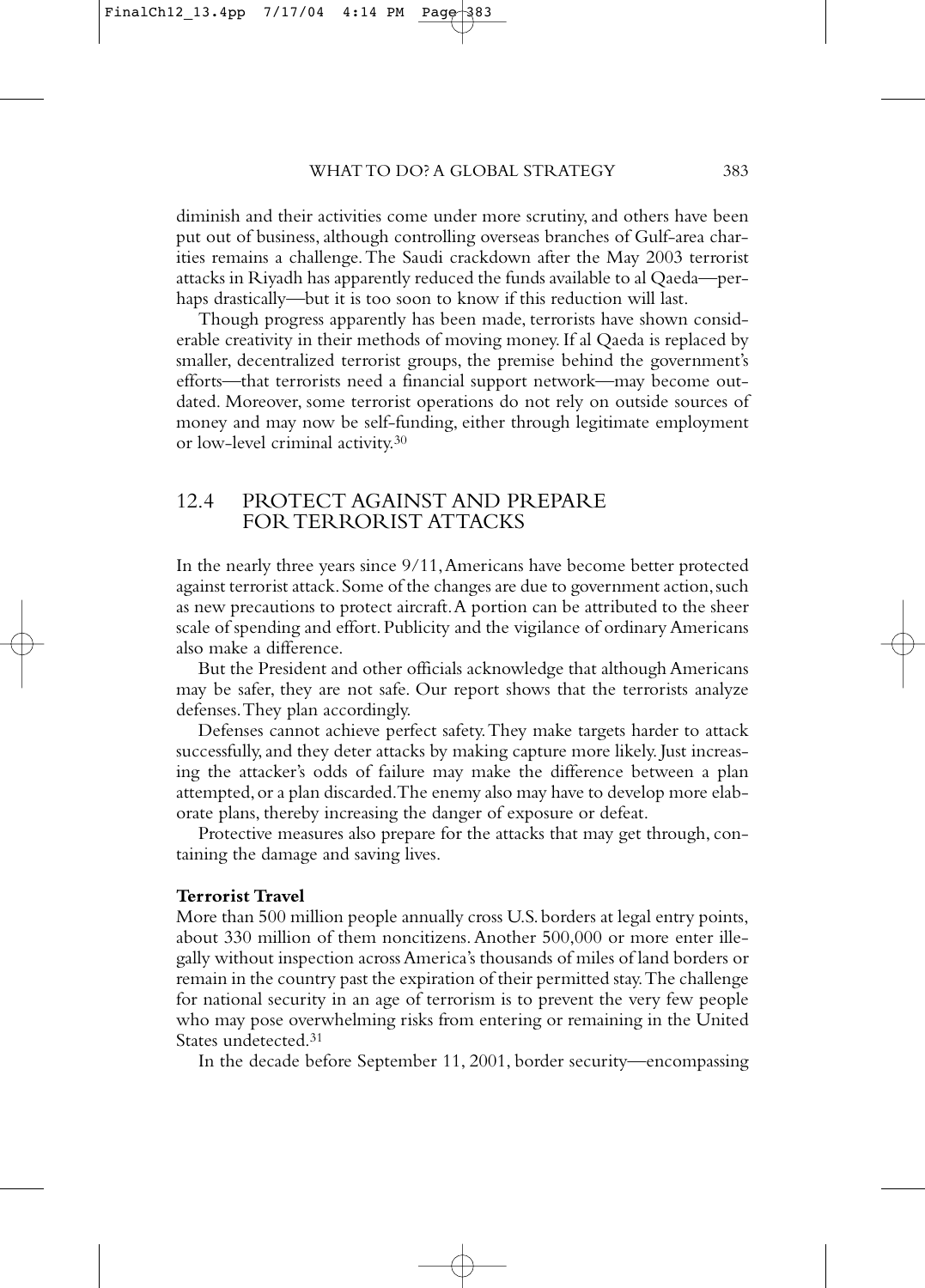travel,entry,and immigration—was not seen as a national security matter.Public figures voiced concern about the "war on drugs," the right level and kind of immigration, problems along the southwest border, migration crises originating in the Caribbean and elsewhere, or the growing criminal traffic in humans.The immigration system as a whole was widely viewed as increasingly dysfunctional and badly in need of reform. In national security circles, however, only smuggling of weapons of mass destruction carried weight, not the entry of terrorists who might use such weapons or the presence of associated foreign-born terrorists.

For terrorists, travel documents are as important as weapons.Terrorists must travel clandestinely to meet, train, plan, case targets, and gain access to attack. To them, international travel presents great danger, because they must surface to pass through regulated channels, present themselves to border security officials, or attempt to circumvent inspection points.

In their travels, terrorists use evasive methods, such as altered and counterfeit passports and visas, specific travel methods and routes, liaisons with corrupt government officials, human smuggling networks, supportive travel agencies, and immigration and identity fraud.These can sometimes be detected.

Before 9/11,no agency of the U.S.government systematically analyzed terrorists' travel strategies. Had they done so, they could have discovered the ways in which the terrorist predecessors to al Qaeda had been systematically but detectably exploiting weaknesses in our border security since the early 1990s.

We found that as many as 15 of the 19 hijackers were potentially vulnerable to interception by border authorities.Analyzing their characteristic travel documents and travel patterns could have allowed authorities to intercept 4 to 15 hijackers and more effective use of information available in U.S. government databases could have identified up to 3 hijackers.32

Looking back, we can also see that the routine operations of our immigration laws—that is, aspects of those laws not specifically aimed at protecting against terrorism—inevitably shaped al Qaeda's planning and opportunities. Because they were deemed not to be bona fide tourists or students as they claimed, five conspirators that we know of tried to get visas and failed, and one was denied entry by an inspector.We also found that had the immigration system set a higher bar for determining whether individuals are who or what they claim to be—and ensuring routine consequences for violations—it could potentially have excluded, removed, or come into further contact with several hijackers who did not appear to meet the terms for admitting short-term visitors.33

Our investigation showed that two systemic weaknesses came together in our border system's inability to contribute to an effective defense against the 9/11 attacks: a lack of well-developed counterterrorism measures as a part of border security and an immigration system not able to deliver on its basic commitments, much less support counterterrorism. These weaknesses have been reduced but are far from being overcome.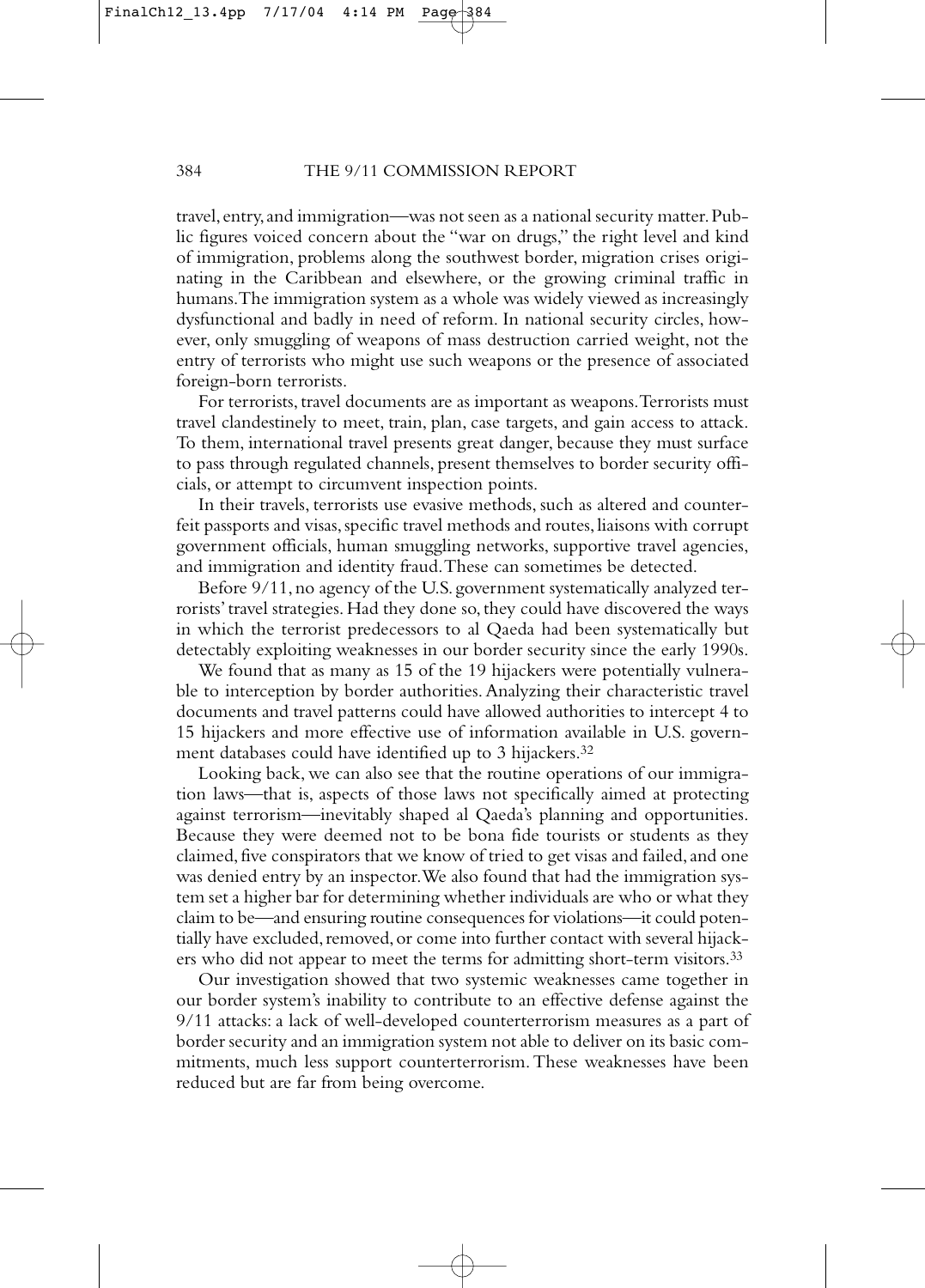**Recommendation: Targeting travel is at least as powerful a weapon against terrorists as targeting their money.The United States should combine terrorist travel intelligence,operations,and law enforcement in a strategy to intercept terrorists, find terrorist travel facilitators, and constrain terrorist mobility.**

Since 9/11,significant improvements have been made to create an integrated watchlist that makes terrorist name information available to border and law enforcement authorities. However, in the already difficult process of merging border agencies in the new Department of Homeland Security—"changing the engine while flying" as one official put it34—new insights into terrorist travel have not yet been integrated into the front lines of border security.

The small terrorist travel intelligence collection and analysis program currently in place has produced disproportionately useful results. It should be expanded.Since officials at the borders encounter travelers and their documents first and investigate travel facilitators, they must work closely with intelligence officials.

Internationally and in the United States, constraining terrorist travel should become a vital part of counterterrorism strategy. Better technology and training to detect terrorist travel documents are the most important immediate steps to reduce America's vulnerability to clandestine entry. Every stage of our border and immigration system should have as a part of its operations the detection of terrorist indicators on travel documents. Information systems able to authenticate travel documents and detect potential terrorist indicators should be used at consulates, at primary border inspection lines, in immigration services offices, and in intelligence and enforcement units.All frontline personnel should receive some training. Dedicated specialists and ongoing linkages with the intelligence community are also required.The Homeland Security Department's Directorate of Information Analysis and Infrastructure Protection should receive more resources to accomplish its mission as the bridge between the frontline border agencies and the rest of the government counterterrorism community.

## **A Biometric Screening System**

When people travel internationally, they usually move through defined channels, or portals.They may seek to acquire a passport.They may apply for a visa. They stop at ticket counters, gates, and exit controls at airports and seaports. Upon arrival, they pass through inspection points.They may transit to another gate to get on an airplane.Once inside the country,they may seek another form of identification and try to enter a government or private facility.They may seek to change immigration status in order to remain.

Each of these checkpoints or portals is a screening—a chance to establish that people are who they say they are and are seeking access for their stated purpose, to intercept identifiable suspects, and to take effective action.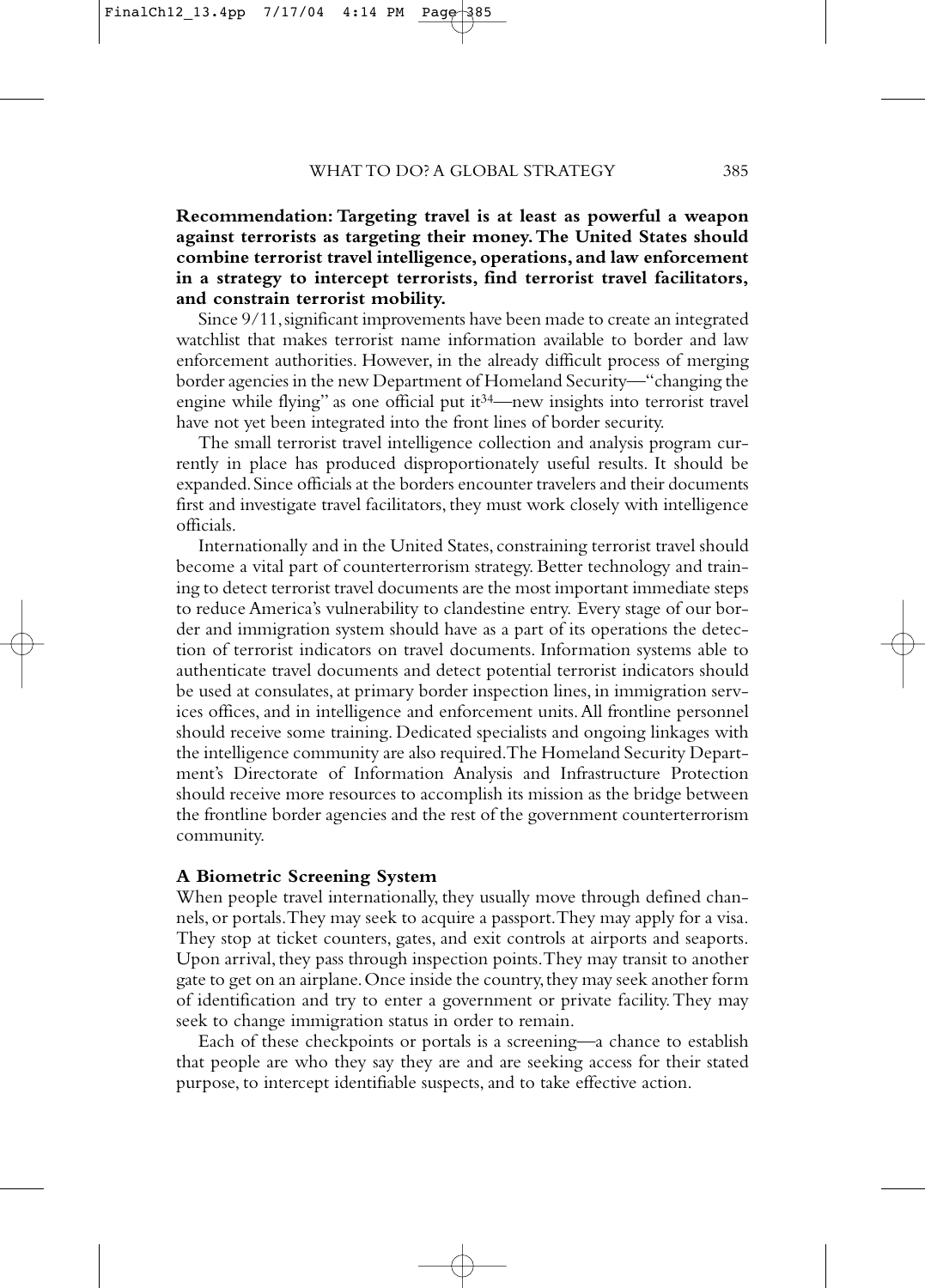The job of protection is shared among these many defined checkpoints. By taking advantage of them all, we need not depend on any one point in the system to do the whole job.The challenge is to see the common problem across agencies and functions and develop a conceptual framework—an architecture—for an effective screening system.35

Throughout government, and indeed in private enterprise, agencies and firms at these portals confront recurring judgments that balance security, efficiency, and civil liberties.These problems should be addressed systemically, not in an ad hoc, fragmented way. For example:

**What information is an individual required to present and in what form?** A fundamental problem, now beginning to be addressed, is the lack of standardized information in "feeder" documents used in identifying individuals. Biometric identifiers that measure unique physical characteristics, such as facial features, fingerprints, or iris scans, and reduce them to digitized, numerical statements called algorithms, are just beginning to be used.Travel history, however, is still recorded in passports with entry-exit stamps called cachets, which al Qaeda has trained its operatives to forge and use to conceal their terrorist activities.

**How will the individual and the information be checked?** There are many databases just in the United States—for terrorist, criminal, and immigration history, as well as financial information, for instance. Each is set up for different purposes and stores different kinds of data, under varying rules of access. Nor is access always guaranteed.Acquiring information held by foreign governments may require painstaking negotiations,and records that are not yet digitized are difficult to search or analyze.The development of terrorist indicators has hardly begun, and behavioral cues remain important.

**Who will screen individuals, and what will they be trained to do?** A wide range of border, immigration, and law enforcement officials encounter visitors and immigrants and they are given little training in terrorist travel intelligence**.** Fraudulent travel documents,for instance,are usually returned to travelers who are denied entry without further examination for terrorist trademarks, investigation as to their source, or legal process.

**What are the consequences of finding a suspicious indicator,and who will take action?** One risk is that responses may be ineffective or produce no further information.Four of the 9/11 attackers were pulled into secondary border inspection, but then admitted. More than half of the 19 hijackers were flagged by the Federal Aviation Administration's profiling system when they arrived for their flights, but the consequence was that bags, not people, were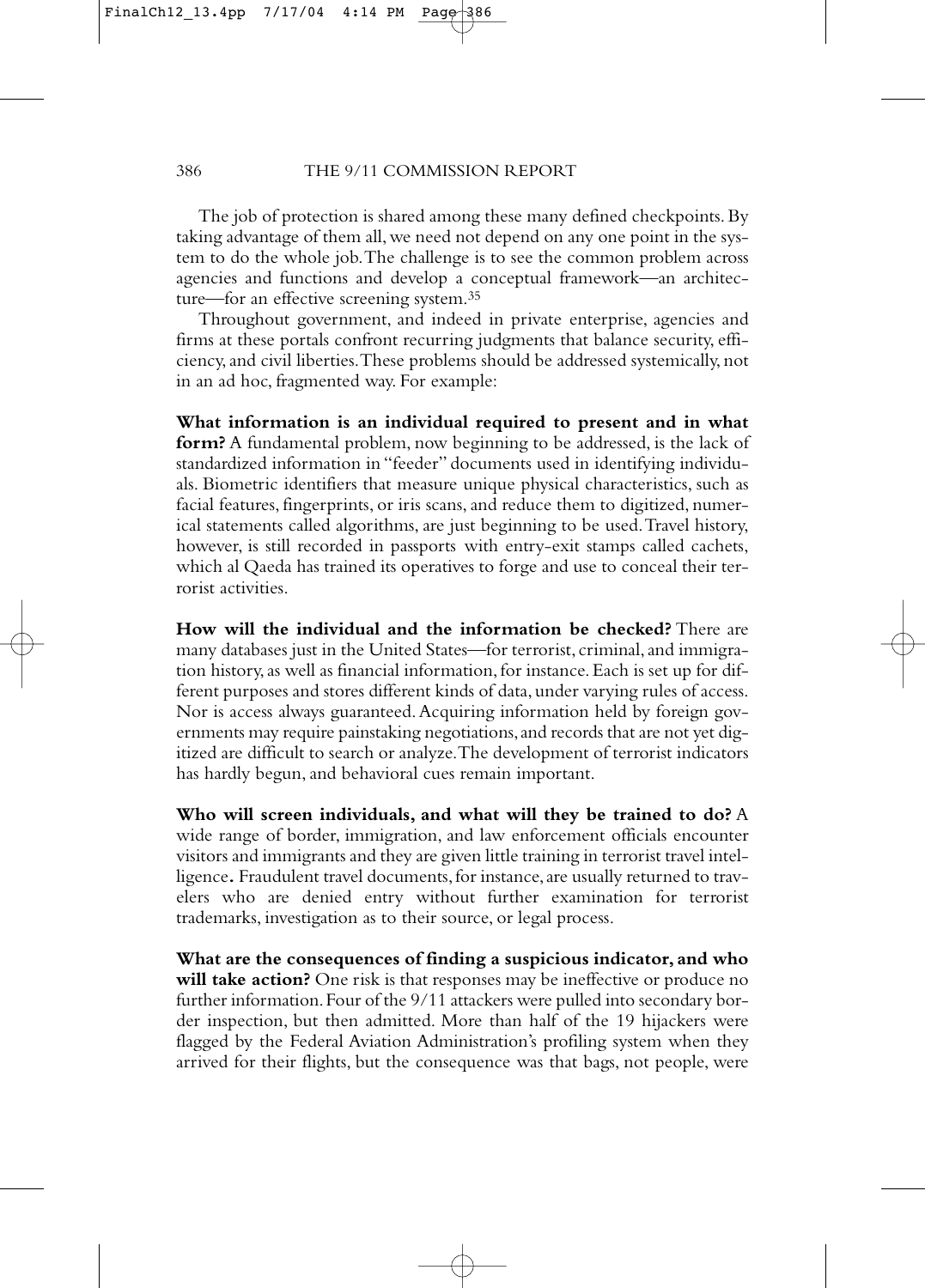checked.Competing risks include "false positives,"or the danger that rules may be applied with insufficient training or judgment. Overreactions can impose high costs too—on individuals, our economy, and our beliefs about justice.

• A special note on the importance of trusting subjective judgment: One potential hijacker was turned back by an immigration inspector as he tried to enter the United States.The inspector relied on intuitive experience to ask questions more than he relied on any objective factor that could be detected by "scores" or a machine. Good people who have worked in such jobs for a long time understand this phenomenon well. Other evidence we obtained confirmed the importance of letting experienced gate agents or security screeners ask questions and use their judgment.This is not an invitation to arbitrary exclusions. But any effective system has to grant some scope, perhaps in a little extra inspection or one more check, to the instincts and discretion of well trained human beings.

**Recommendation: The U.S. border security system should be integrated into a larger network of screening points that includes our transportation system and access to vital facilities, such as nuclear reactors. The President should direct the Department of Homeland Security to** lead the effort to design a comprehensive screening system, addressing **common problems and setting common standards with systemwide goals in mind. Extending those standards among other governments could dramatically strengthen America and the world's collective ability to intercept individuals who pose catastrophic threats.**

We advocate a system for screening, not categorical profiling. A screening system looks for particular, identifiable suspects or indicators of risk. It does not involve guesswork about who might be dangerous. It requires frontline border officials who have the tools and resources to establish that people are who they say they are, intercept identifiable suspects, and disrupt terrorist operations.

## **The U.S. Border Screening System**

The border and immigration system of the United States must remain a visible manifestation of our belief in freedom, democracy, global economic growth, and the rule of law,yet serve equally well as a vital element of counterterrorism.Integrating terrorist travel information in the ways we have described is the most immediate need. But the underlying system must also be sound.

Since September 11, the United States has built the first phase of a biometric screening program, called US VISIT (the United States Visitor and Immigrant Status Indicator Technology program). It takes two biometric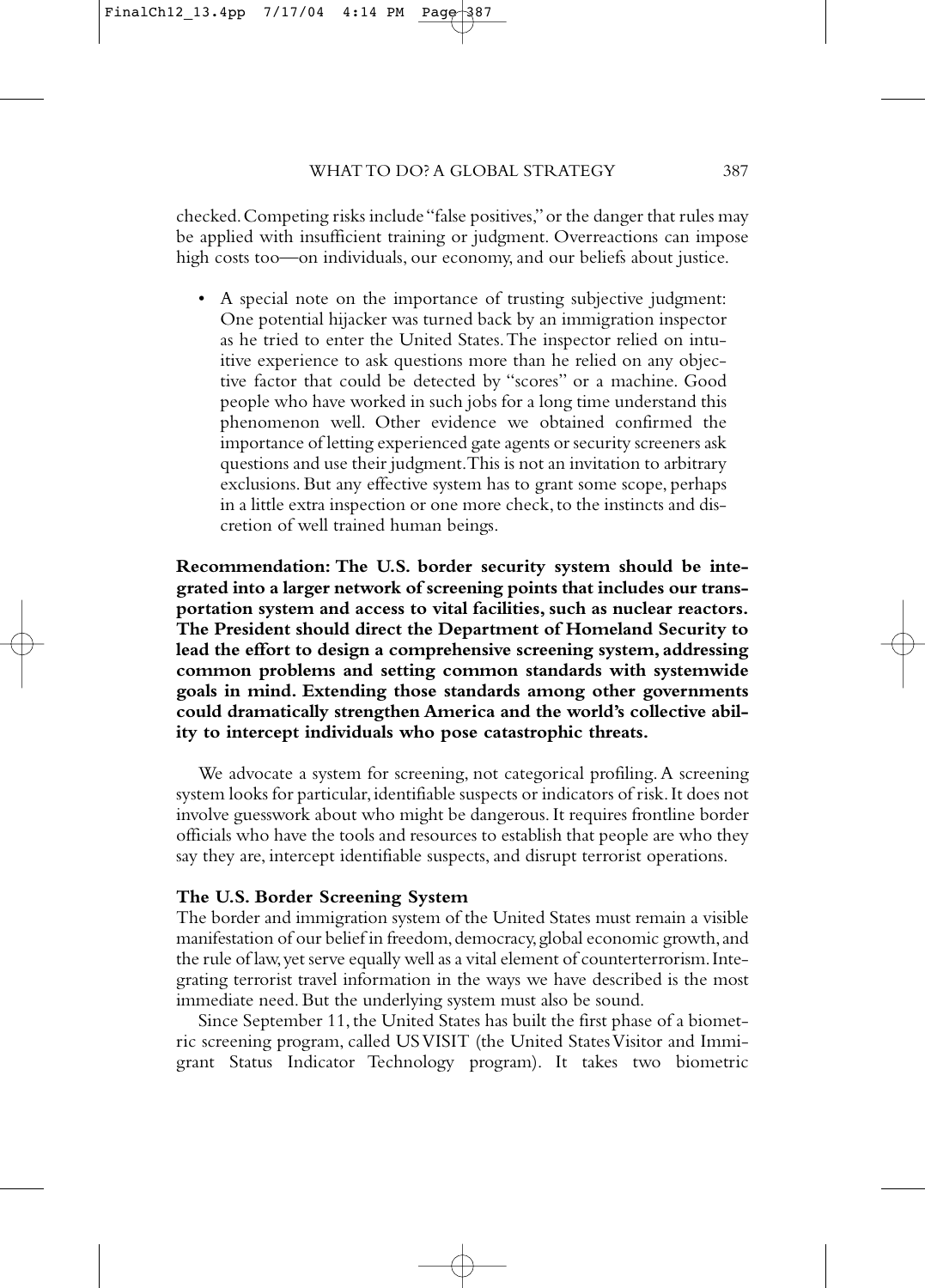identifiers—digital photographs and prints of two index fingers—from travelers*.* False identities are used by terrorists to avoid being detected on a watchlist.These biometric identifiers make such evasions far more difficult.

So far,however,only visitors who acquire visas to travel to the United States are covered.While visitors from "visa waiver" countries will be added to the program, beginning this year, covered travelers will still constitute only about 12 percent of all noncitizens crossing U.S. borders. Moreover, exit data are not uniformly collected and entry data are not fully automated. It is not clear the system can be installed before 2010, but even this timetable may be too slow, given the possible security dangers.36

- Americans should not be exempt from carrying biometric passports or otherwise enabling their identities to be securely verified when they enter the United States;nor should Canadians or Mexicans.Currently U.S. persons are exempt from carrying passports when returning from Canada, Mexico, and the Caribbean. The current system enables non-U.S. citizens to gain entry by showing minimal identification.The 9/11 experience shows that terrorists study and exploit America's vulnerabilities.
- To balance this measure, programs to speed known travelers should be a higher priority, permitting inspectors to focus on greater risks. The daily commuter should not be subject to the same measures as first-time travelers.An individual should be able to preenroll, with his or her identity verified in passage. Updates of database information and other checks can ensure ongoing reliability.The solution, requiring more research and development, is likely to combine radio frequency technology with biometric identifiers.37
- The current patchwork of border screening systems, including several frequent traveler programs, should be consolidated with the USVISIT system to enable the development of an integrated system, which in turn can become part of the wider screening plan we suggest.
- The program allowing individuals to travel from foreign countries through the United States to a third country, without having to obtain a U.S. visa, has been suspended. Because "transit without visa" can be exploited by terrorists to enter the United States, the program should not be reinstated unless and until transit passage areas can be fully secured to prevent passengers from illegally exiting the airport.

Inspectors adjudicating entries of the 9/11 hijackers lacked adequate information and knowledge of the rules.All points in the border system—from consular offices to immigration services offices—will need appropriate electronic access to an individual's file.Scattered units at Homeland Security and the State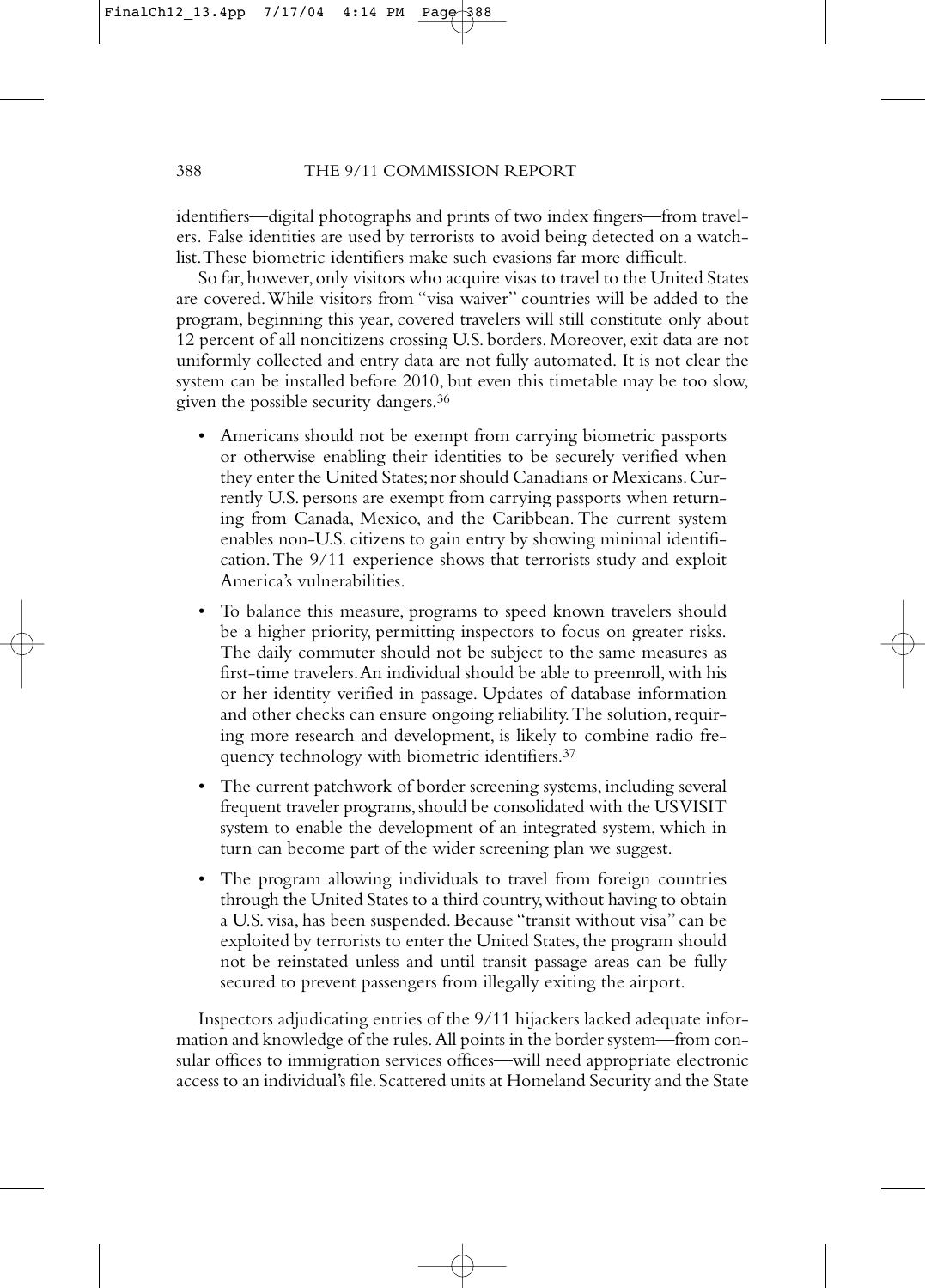Department perform screening and data mining: instead, a government-wide team of border and transportation officials should be working together.A modern border and immigration system should combine a biometric entry-exit system with accessible files on visitors and immigrants, along with intelligence on indicators of terrorist travel.

Our border screening system should check people efficiently and welcome friends. Admitting large numbers of students, scholars, businesspeople, and tourists fuels our economy, cultural vitality, and political reach.There is evidence that the present system is disrupting travel to the United States. Overall, visa applications in 2003 were down over 32 percent since 2001. In the Middle East, they declined about 46 percent.Training and the design of security measures should be continuously adjusted.38

**Recommendation:The Department of Homeland Security, properly supported by the Congress, should complete, as quickly as possible, a biometric entry-exit screening system,including a single system for speeding qualified travelers. It should be integrated with the system that provides benefits to foreigners seeking to stay in the United States. Linking biometric passports to good data systems and decisionmaking is a fundamental goal. No one can hide his or her debt by acquiring a credit card with a slightly different name.Yet today, a terrorist can defeat the link to electronic records by tossing away an old passport and slightly altering the name in the new one.**

Completion of the entry-exit system is a major and expensive challenge. Biometrics have been introduced into an antiquated computer environment. Replacement of these systems and improved biometric systems will be required. Nonetheless, funding and completing a biometrics-based entry-exit system is an essential investment in our national security.

Exchanging terrorist information with other countries, consistent with privacy requirements, along with listings of lost and stolen passports, will have immediate security benefits.We should move toward real-time verification of passports with issuing authorities. The further away from our borders that screening occurs, the more security benefits we gain.At least some screening should occur before a passenger departs on a flight destined for the United States.We should also work with other countries to ensure effective inspection regimes at all airports.39

The international community arrives at international standards for the design of passports through the International Civil Aviation Organization (ICAO).The global standard for identification is a digital photograph; fingerprints are optional.We must work with others to improve passport standards and provide foreign assistance to countries that need help in making the transition.<sup>40</sup>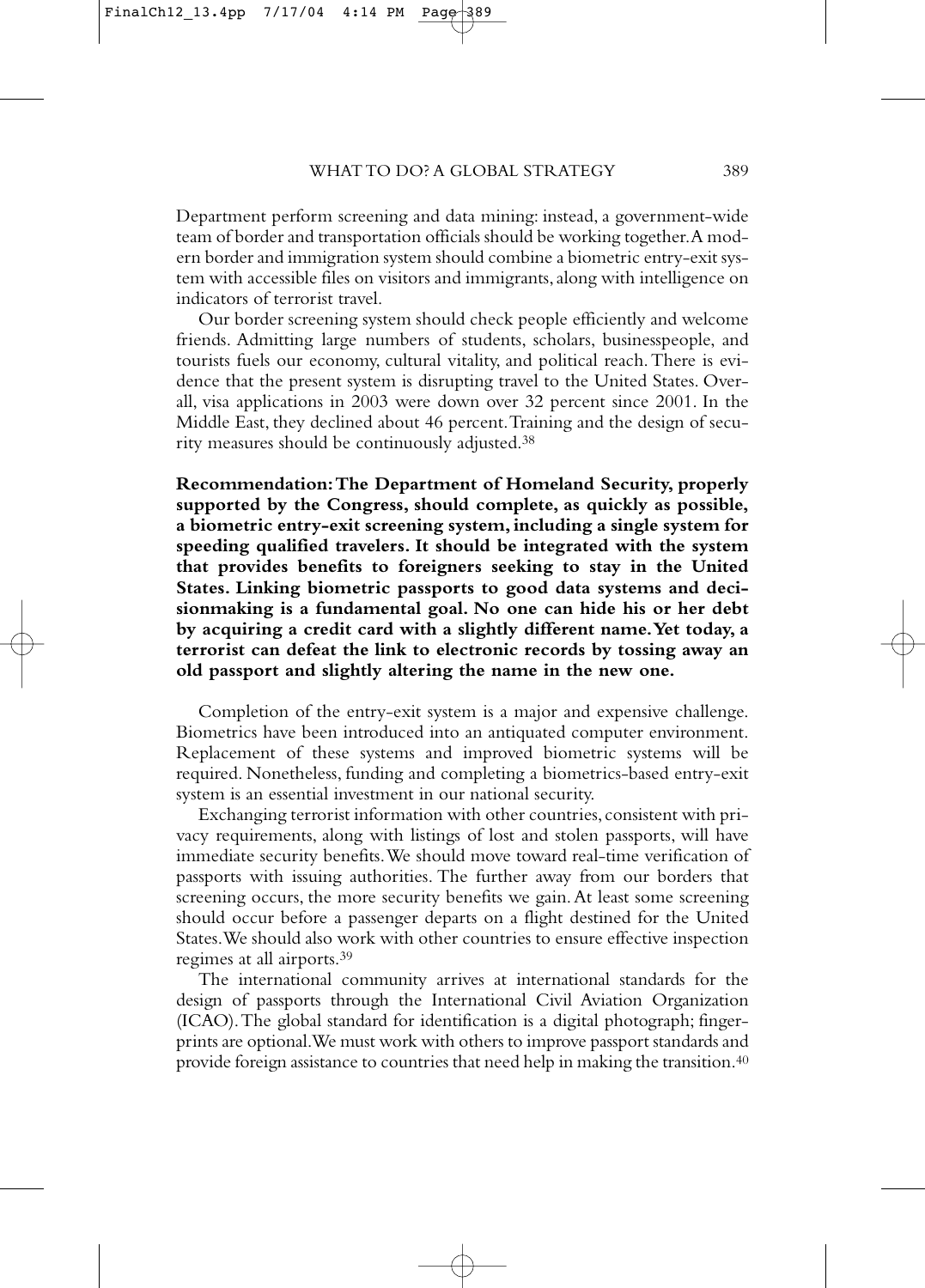**Recommendation: The U.S. government cannot meet its own obligations to the American people to prevent the entry of terrorists without a major effort to collaborate with other governments. We should do more to exchange terrorist information with trusted allies, and raise U.S.and global border security standards for travel and border crossing over the medium and long term through extensive international cooperation.**

## **Immigration Law and Enforcement**

Our borders and immigration system, including law enforcement, ought to send a message of welcome, tolerance, and justice to members of immigrant communities in the United States and in their countries of origin.We should reach out to immigrant communities. Good immigration services are one way of doing so that is valuable in every way—including intelligence.

It is elemental to border security to know who is coming into the country. Today more than 9 million people are in the United States outside the legal immigration system.We must also be able to monitor and respond to entrances between our ports of entry,working with Canada and Mexico as much as possible.

There is a growing role for state and local law enforcement agencies.They need more training and work with federal agencies so that they can cooperate more effectively with those federal authorities in identifying terrorist suspects.

All but one of the 9/11 hijackers acquired some form of U.S. identification document, some by fraud.Acquisition of these forms of identification would have assisted them in boarding commercial flights, renting cars, and other necessary activities.

**Recommendation: Secure identification should begin in the United States.The federal government should set standards for the issuance of birth certificates and sources of identification, such as drivers licenses. Fraud in identification documents is no longer just a problem of theft. At many entry points to vulnerable facilities, including** gates for boarding aircraft, sources of identification are the last oppor**tunity to ensure that people are who they say they are and to check whether they are terrorists.41**

## **Strategies for Aviation and Transportation Security**

The U.S. transportation system is vast and, in an open society, impossible to secure completely against terrorist attacks.There are hundreds of commercial airports, thousands of planes, and tens of thousands of daily flights carrying more than half a billion passengers a year. Millions of containers are imported annually through more than 300 sea and river ports served by more than 3,700 cargo and passenger terminals. About 6,000 agencies provide transit services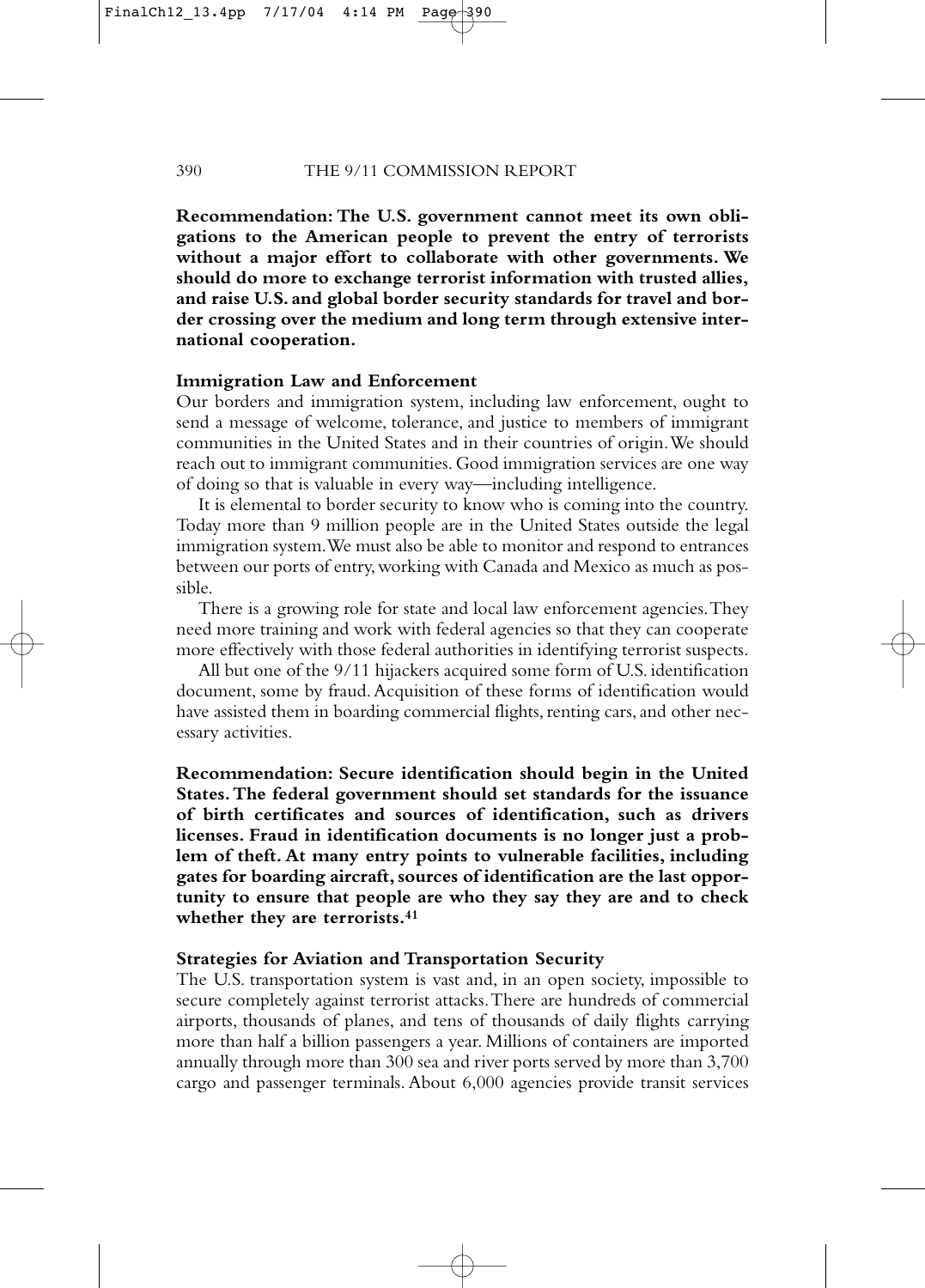through buses, subways, ferries, and light-rail service to about 14 million Americans each weekday.42

In November 2001, Congress passed and the President signed the Aviation and Transportation Security Act.This act created the Transportation Security Administration (TSA), which is now part of the Homeland Security Department. In November 2002, both the Homeland Security Act and the Maritime Transportation Security Act followed.These laws required the development of strategic plans to describe how the new department and TSA would provide security for critical parts of the U.S. transportation sector.

Over 90 percent of the nation's \$5.3 billion annual investment in the TSA goes to aviation—to fight the last war.The money has been spent mainly to meet congressional mandates to federalize the security checkpoint screeners and to deploy existing security methods and technologies at airports.The current efforts do not yet reflect a forward-looking strategic plan systematically analyzing assets, risks, costs, and benefits. Lacking such a plan, we are not convinced that our transportation security resources are being allocated to the greatest risks in a cost-effective way.

- Major vulnerabilities still exist in cargo and general aviation security. These, together with inadequate screening and access controls, continue to present aviation security challenges.
- While commercial aviation remains a possible target, terrorists may turn their attention to other modes. Opportunities to do harm are as great, or greater, in maritime or surface transportation. Initiatives to secure shipping containers have just begun. Surface transportation systems such as railroads and mass transit remain hard to protect because they are so accessible and extensive.

Despite congressional deadlines, the TSA has developed neither an integrated strategic plan for the transportation sector nor specific plans for the various modes—air, sea, and ground.

**Recommendation: Hard choices must be made in allocating limited resources. The U.S. government should identify and evaluate the transportation assets that need to be protected, set risk-based priorities for defending them, select the most practical and cost-effective ways of doing so, and then develop a plan, budget, and funding to implement the effort. The plan should assign roles and missions to the relevant authorities (federal, state, regional, and local) and to private stakeholders. In measuring effectiveness, perfection is unattainable. But terrorists should perceive that potential targets are defended.They may be deterred by a significant chance of failure.**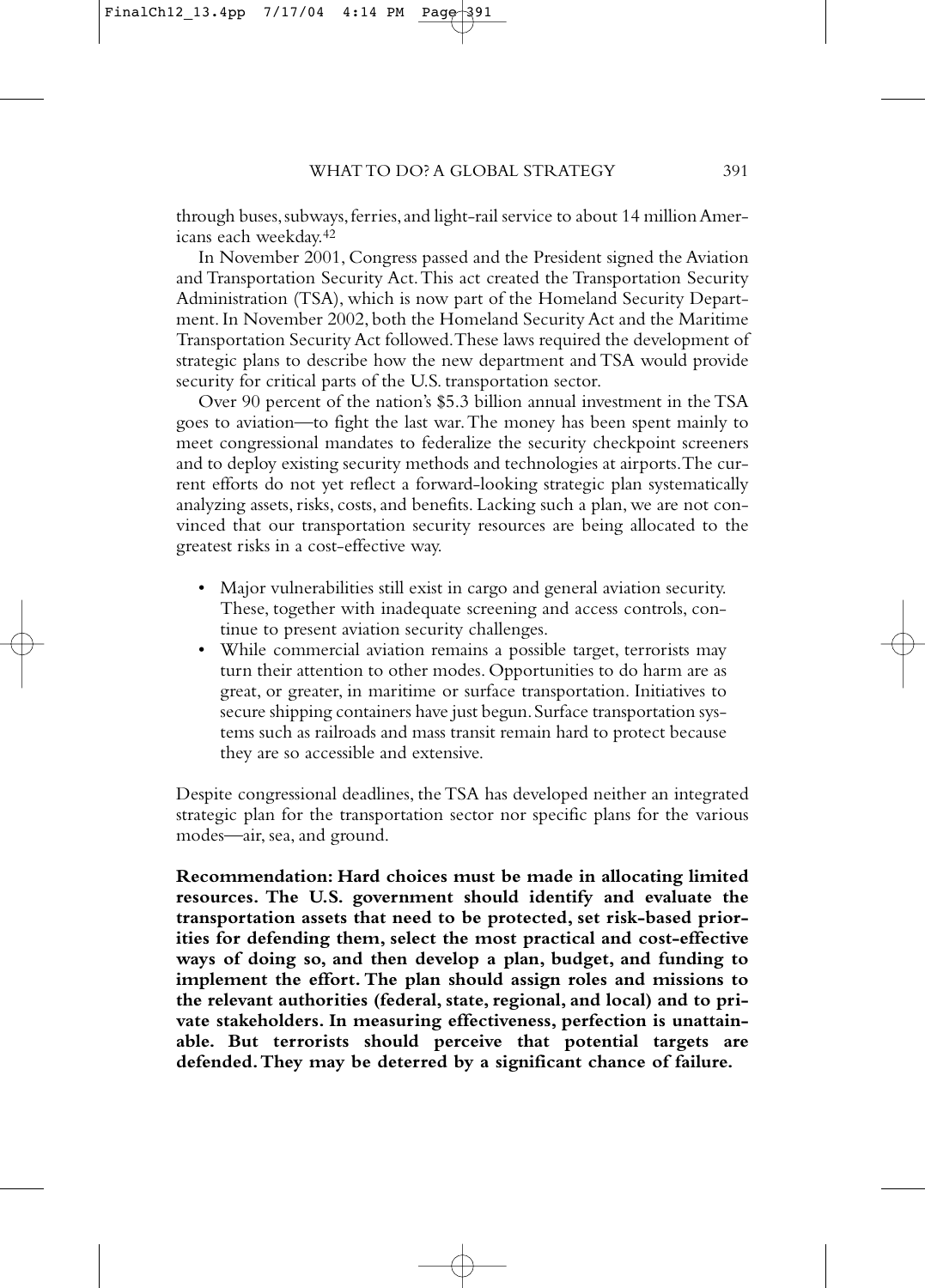Congress should set a specific date for the completion of these plans and hold the Department of Homeland Security and TSA accountable for achieving them.

The most powerful investments may be for improvements in technologies with applications across the transportation modes, such as scanning technologies designed to screen containers that can be transported by plane, ship, truck, or rail. Though such technologies are becoming available now, widespread deployment is still years away.

In the meantime, the best protective measures may be to combine improved methods of identifying and tracking the high-risk containers, operators, and facilities that require added scrutiny with further efforts to integrate intelligence analysis, effective procedures for transmitting threat information to transportation authorities, and vigilance by transportation authorities and the public.

#### **A Layered Security System**

No single security measure is foolproof.Accordingly, the TSA must have multiple layers of security in place to defeat the more plausible and dangerous forms of attack against public transportation.

- The plan must take into consideration the full array of possible enemy tactics, such as use of insiders, suicide terrorism, or standoff attack. Each layer must be effective in its own right. Each must be supported by other layers that are redundant and coordinated.
- The TSA should be able to identify for Congress the array of potential terrorist attacks, the layers of security in place, and the reliability provided by each layer.TSA must develop a plan as described above to improve weak individual layers and the effectiveness of the layered systems it deploys.

On 9/11, the 19 hijackers were screened by a computer-assisted screening system called CAPPS. More than half were identified for further inspection, which applied only to their checked luggage.

Under current practices,air carriers enforce government orders to stop certain known and suspected terrorists from boarding commercial flights and to apply secondary screening procedures to others.The "no-fly" and "automatic selectee" lists include only those individuals who the U.S. government believes pose a direct threat of attacking aviation.

Because air carriers implement the program, concerns about sharing intelligence information with private firms and foreign countries keep the U.S.government from listing all terrorist and terrorist suspects who should be included.The TSA has planned to take over this function when it deploys a new screening system to take the place of CAPPS.The deployment of this system has been delayed because of claims it may violate civil liberties.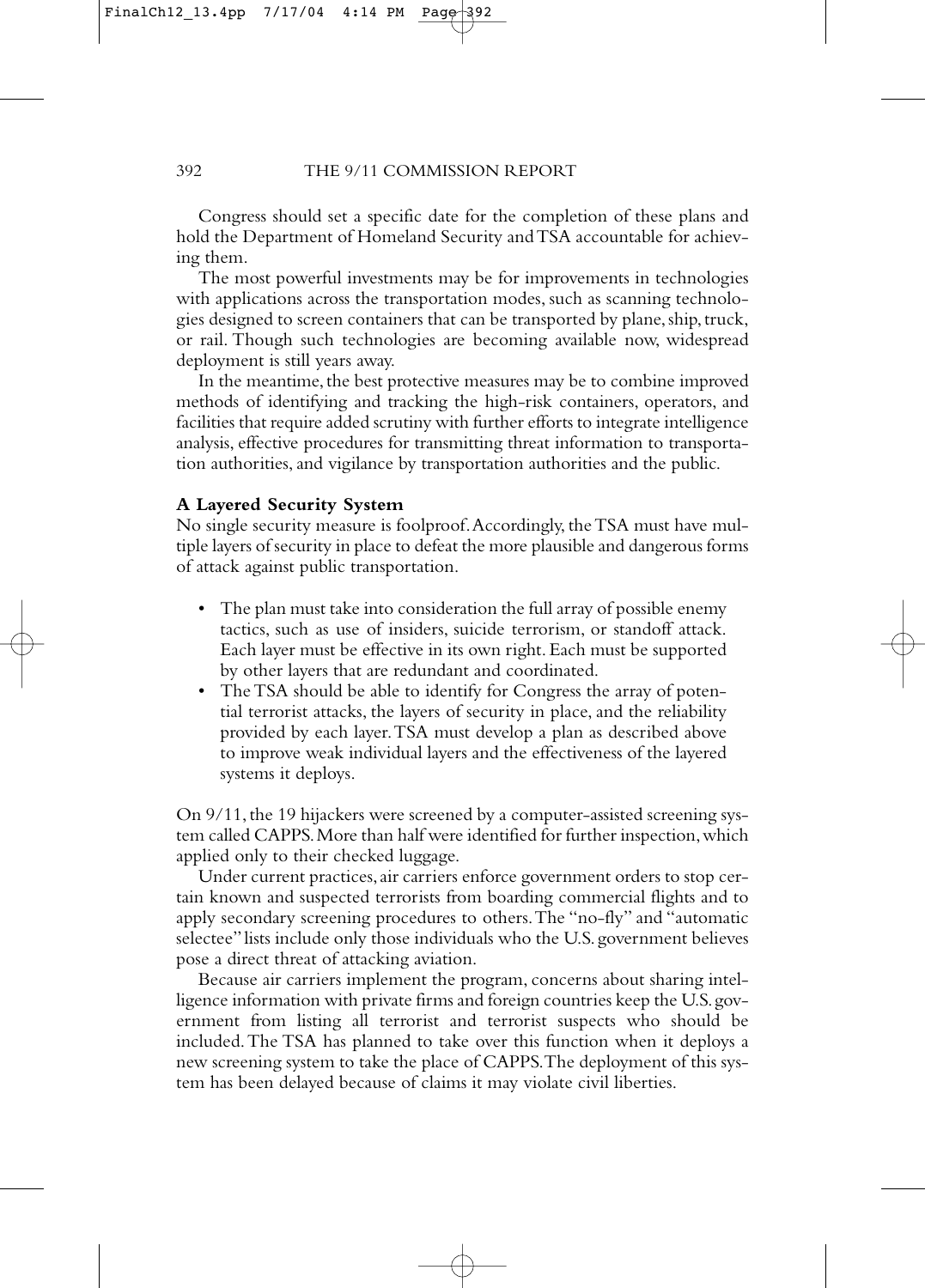**Recommendation: Improved use of "no-fly" and "automatic selectee" lists should not be delayed while the argument about a successor to CAPPS continues.This screening function should be performed by the TSA, and it should utilize the larger set of watchlists maintained by the federal government. Air carriers should be required to supply the information needed to test and implement this new system.**

CAPPS is still part of the screening process, still profiling passengers, with the consequences of selection now including personal searches of the individual and carry-on bags.The TSA is dealing with the kind of screening issues that are being encountered by other agencies. As we mentioned earlier, these screening issues need to be elevated for high-level attention and addressed promptly by the government.Working through these problems can help clear the way for the TSA's screening improvements and would help many other agencies too.

The next layer is the screening checkpoint itself. As the screening system tries to stop dangerous people, the checkpoint needs to be able to find dangerous items.Two reforms are needed soon: (1) screening people for explosives, not just their carry-on bags, and (2) improving screener performance.

**Recommendation: The TSA and the Congress must give priority attention to improving the ability of screening checkpoints to detect explosives on passengers.As a start, each individual selected for special screening should be screened for explosives. Further, the TSA should conduct a human factors study, a method often used in the private sector, to understand problems in screener performance and set attainable objectives for individual screeners and for the checkpoints where screening takes place.**

Concerns also remain regarding the screening and transport of checked bags and cargo.More attention and resources should be directed to reducing or mitigating the threat posed by explosives in vessels' cargo holds.The TSA should expedite the installation of advanced (in-line) baggage-screening equipment. Because the aviation industry will derive substantial benefits from this deployment, it should pay a fair share of the costs.The TSA should require that every passenger aircraft carrying cargo must deploy at least one hardened container to carry any suspect cargo.TSA also needs to intensify its efforts to identify, track, and appropriately screen potentially dangerous cargo in both the aviation and maritime sectors.

## **The Protection of Civil Liberties**

Many of our recommendations call for the government to increase its presence in our lives—for example, by creating standards for the issuance of forms of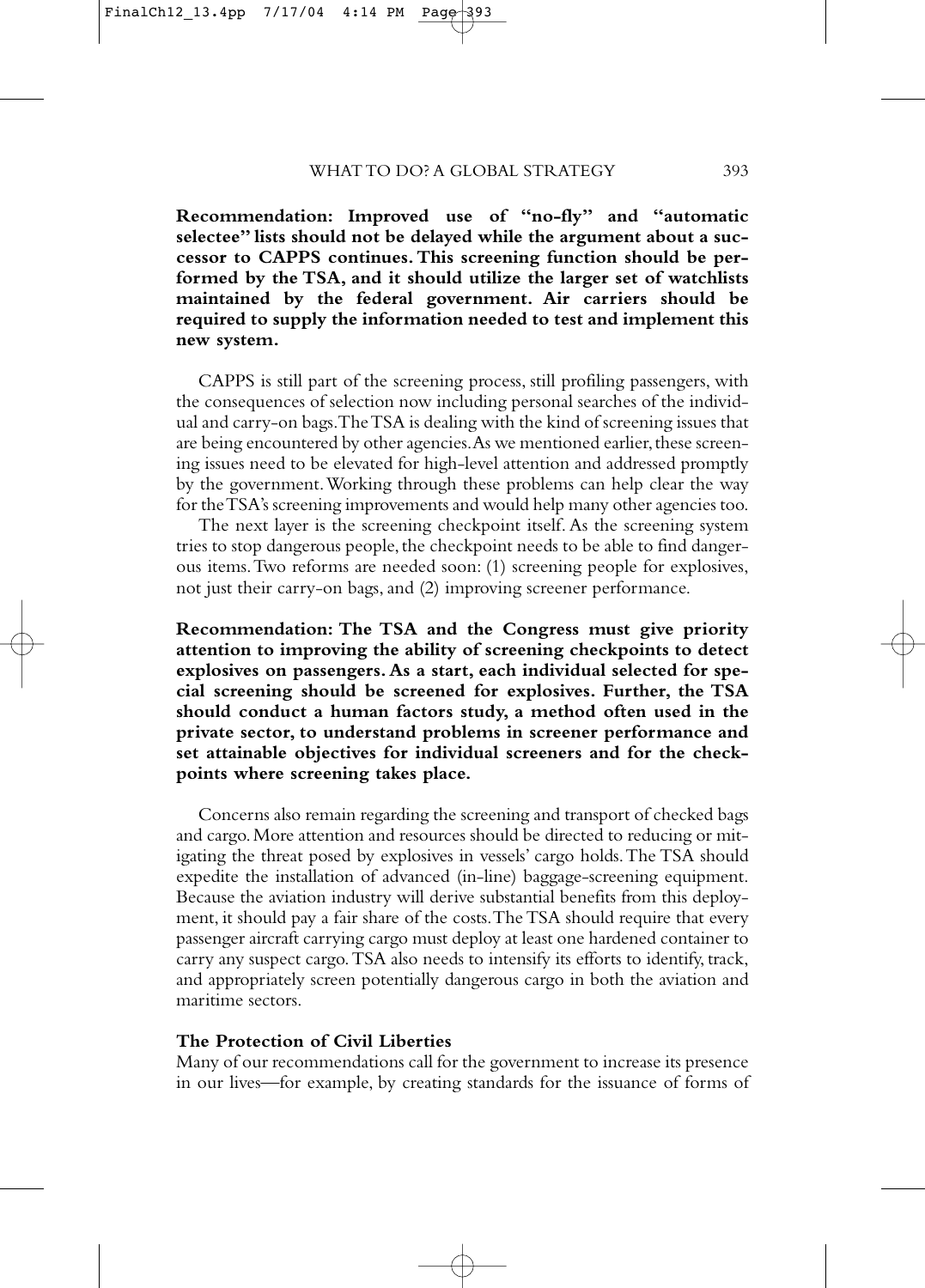identification, by better securing our borders, by sharing information gathered by many different agencies.We also recommend the consolidation of authority over the now far-flung entities constituting the intelligence community.The Patriot Act vests substantial powers in our federal government.We have seen the government use the immigration laws as a tool in its counterterrorism effort. Even without the changes we recommend, the American public has vested enormous authority in the U.S. government.

At our first public hearing on March 31, 2003, we noted the need for balance as our government responds to the real and ongoing threat of terrorist attacks. The terrorists have used our open society against us.In wartime,government calls for greater powers,and then the need for those powers recedes after the war ends. This struggle will go on.Therefore, while protecting our homeland,Americans should be mindful of threats to vital personal and civil liberties.This balancing is no easy task, but we must constantly strive to keep it right.

This shift of power and authority to the government calls for an enhanced system of checks and balances to protect the precious liberties that are vital to our way of life.We therefore make three recommendations.

First, as we will discuss in chapter 13, to open up the sharing of information across so many agencies and with the private sector, the President should take responsibility for determining what information can be shared by which agencies and under what conditions.Protection of privacy rights should be one key element of this determination.

# **Recommendation: As the President determines the guidelines for information sharing among government agencies and by those agencies with the private sector, he should safeguard the privacy of individuals about whom information is shared.**

Second, Congress responded, in the immediate aftermath of 9/11, with the Patriot Act, which vested substantial new powers in the investigative agencies of the government. Some of the most controversial provisions of the Patriot Act are to "sunset" at the end of 2005. Many of the act's provisions are relatively noncontroversial, updating America's surveillance laws to reflect technological developments in a digital age. Some executive actions that have been criticized are unrelated to the Patriot Act.The provisions in the act that facilitate the sharing of information among intelligence agencies and between law enforcement and intelligence appear, on balance, to be beneficial. Because of concerns regarding the shifting balance of power to the government, we think that a full and informed debate on the Patriot Act would be healthy.

**Recommendation:The burden of proof for retaining a particular governmental power should be on the executive, to explain (a) that the power actually materially enhances security and (b) that there is ade-**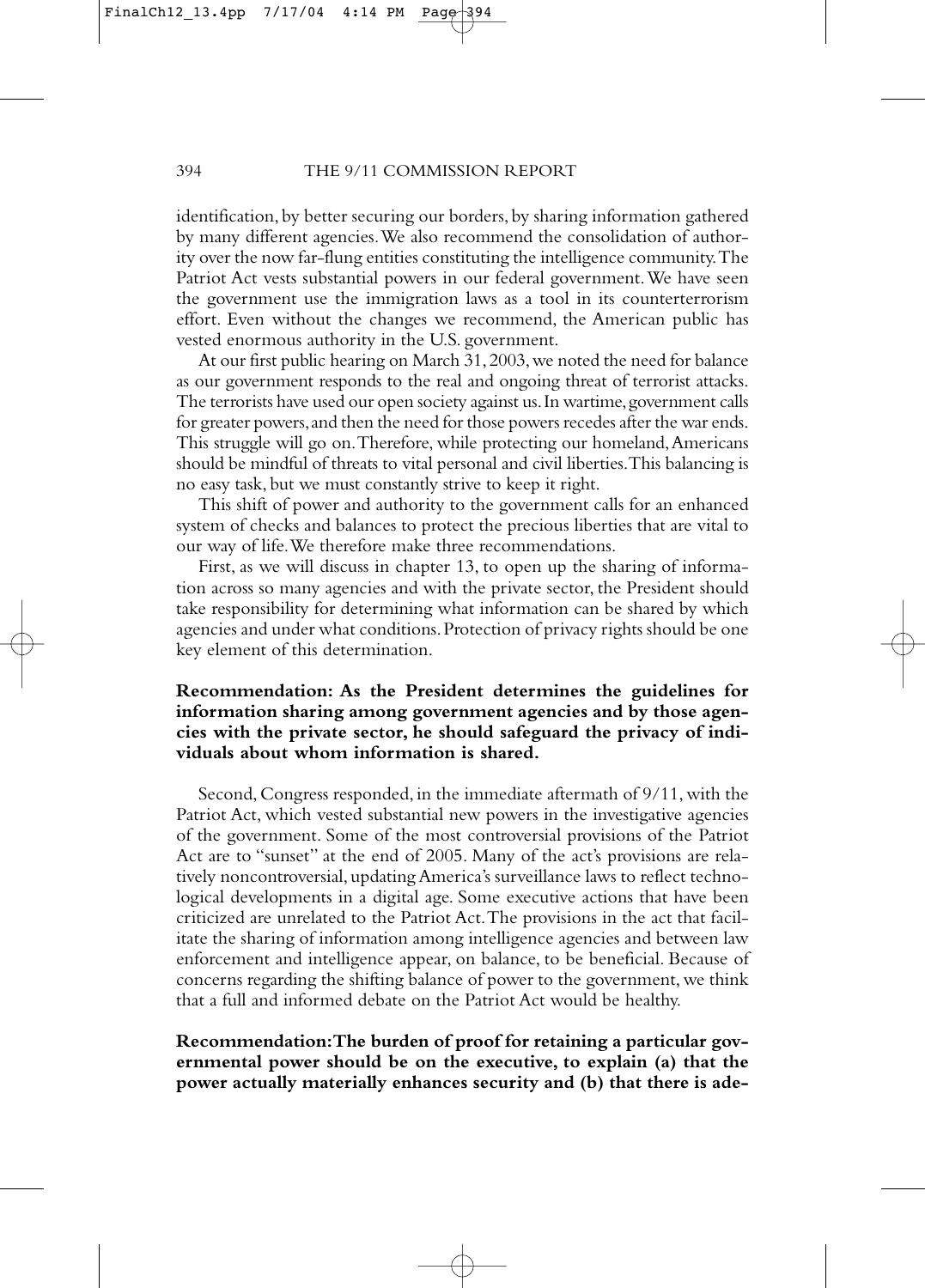# **quate supervision of the executive's use of the powers to ensure protection of civil liberties. If the power is granted, there must be adequate guidelines and oversight to properly confine its use.**

Third, during the course of our inquiry, we were told that there is no office within the government whose job it is to look across the government at the actions we are taking to protect ourselves to ensure that liberty concerns are appropriately considered. If, as we recommend, there is substantial change in the way we collect and share intelligence, there should be a voice within the executive branch for those concerns. Many agencies have privacy offices, albeit of limited scope.The Intelligence Oversight Board of the President's Foreign Intelligence Advisory Board has, in the past, had the job of overseeing certain activities of the intelligence community.

# **Recommendation: At this time of increased and consolidated government authority, there should be a board within the executive branch to oversee adherence to the guidelines we recommend and the commitment the government makes to defend our civil liberties.**

We must find ways of reconciling security with liberty, since the success of one helps protect the other.The choice between security and liberty is a false choice, as nothing is more likely to endanger America's liberties than the success of a terrorist attack at home. Our history has shown us that insecurity threatens liberty. Yet, if our liberties are curtailed, we lose the values that we are struggling to defend.

#### **Setting Priorities for National Preparedness**

Before 9/11, no executive department had, as its first priority, the job of defending America from domestic attack.That changed with the 2002 creation of the Department of Homeland Security.This department now has the lead responsibility for problems that feature so prominently in the 9/11 story, such as protecting borders, securing transportation and other parts of our critical infrastructure, organizing emergency assistance, and working with the private sector to assess vulnerabilities.

Throughout the government, nothing has been harder for officials—executive or legislative—than to set priorities, making hard choices in allocating limited resources.These difficulties have certainly afflicted the Department of Homeland Security, hamstrung by its many congressional overseers. In delivering assistance to state and local governments, we heard—especially in New York—about imbalances in the allocation of money.The argument concentrates on two questions.

First, how much money should be set aside for criteria not directly related to risk? Currently a major portion of the billions of dollars appropriated for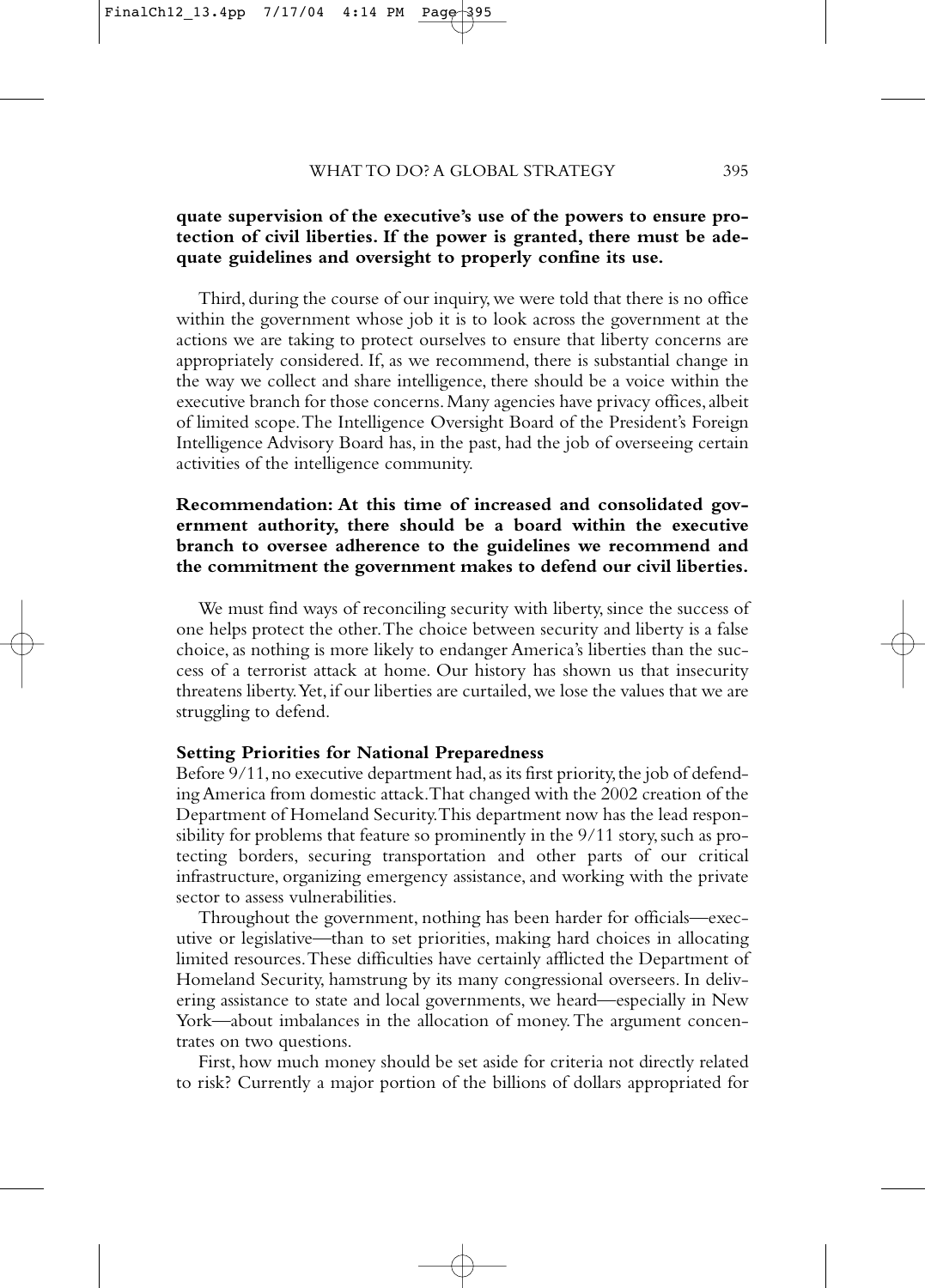state and local assistance is allocated so that each state gets a certain amount, or an allocation based on its population—wherever they live.

**Recommendation: Homeland security assistance should be based strictly on an assessment of risks and vulnerabilities. Now, in 2004, Washington, D.C., and New York City are certainly at the top of any such list.We understand the contention that every state and city needs to have some minimum infrastructure for emergency response. But federal homeland security assistance should not remain a program for general revenue sharing. It should supplement state and local resources based on the risks or vulnerabilities that merit additional support. Congress should not use this money as a pork barrel.**

The second question is, Can useful criteria to measure risk and vulnerability be developed that assess all the many variables? The allocation of funds should be based on an assessment of threats and vulnerabilities.That assessment should consider such factors as population, population density, vulnerability, and the presence of critical infrastructure within each state. In addition, the federal government should require each state receiving federal emergency preparedness funds to provide an analysis based on the same criteria to justify the distribution of funds in that state.

In a free-for-all over money, it is understandable that representatives will work to protect the interests of their home states or districts. But this issue is too important for politics as usual to prevail. Resources must be allocated according to vulnerabilities.We recommend that a panel of security experts be convened to develop written benchmarks for evaluating community needs.We further recommend that federal homeland security funds be allocated in accordance with those benchmarks, and that states be required to abide by those benchmarks in disbursing the federal funds.The benchmarks will be imperfect and subjective; they will continually evolve. But hard choices must be made. Those who would allocate money on a different basis should then defend their view of the national interest.

#### **Command, Control, and Communications**

The attacks on 9/11 demonstrated that even the most robust emergency response capabilities can be overwhelmed if an attack is large enough.Teamwork, collaboration, and cooperation at an incident site are critical to a successful response. Key decisionmakers who are represented at the incident command level help to ensure an effective response, the efficient use of resources, and responder safety. Regular joint training at all levels is, moreover, essential to ensuring close coordination during an actual incident.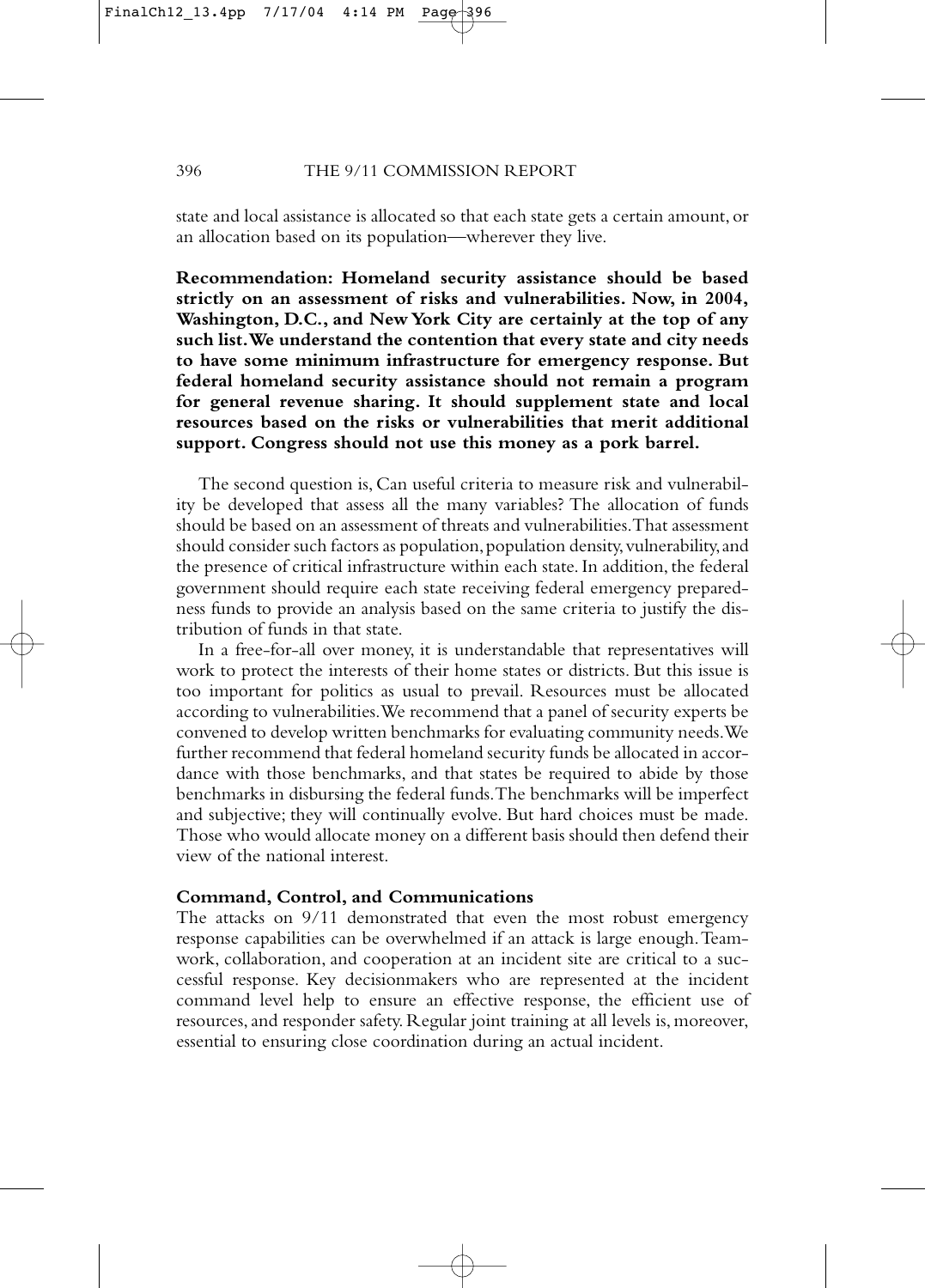**Recommendation: Emergency response agencies nationwide should adopt the Incident Command System (ICS).When multiple agencies or multiple jurisdictions are involved, they should adopt a unified command. Both are proven frameworks for emergency response.We strongly support the decision that federal homeland security funding will be contingent, as of October 1, 2004, upon the adoption and regular use of ICS and unified command procedures. In the future, the Department of Homeland Security should consider making funding contingent on aggressive and realistic training in accordance with ICS and unified command procedures.**

The attacks of September 11, 2001 overwhelmed the response capacity of most of the local jurisdictions where the hijacked airliners crashed.While many jurisdictions have established mutual aid compacts, a serious obstacle to multijurisdictional response has been the lack of indemnification for mutual-aid responders in areas such as the National Capital Region.

Public safety organizations, chief administrative officers, state emergency management agencies, and the Department of Homeland Security should develop a regional focus within the emergency responder community and promote multi-jurisdictional mutual assistance compacts. Where such compacts already exist, training in accordance with their terms should be required. Congress should pass legislation to remedy the long-standing indemnification and liability impediments to the provision of public safety mutual aid in the National Capital Region and where applicable throughout the nation.

The inability to communicate was a critical element at the World Trade Center, Pentagon, and Somerset County, Pennsylvania, crash sites, where multiple agencies and multiple jurisdictions responded. The occurrence of this problem at three very different sites is strong evidence that compatible and adequate communications among public safety organizations at the local, state, and federal levels remains an important problem.

**Recommendation: Congress should support pending legislation which provides for the expedited and increased assignment of radio spectrum for public safety purposes. Furthermore, high-risk urban areas such as New York City and Washington, D.C., should establish signal corps units to ensure communications connectivity between and among civilian authorities, local first responders, and the National Guard. Federal funding of such units should be given high priority by Congress.**

## **Private-Sector Preparedness**

The mandate of the Department of Homeland Security does not end with government; the department is also responsible for working with the private